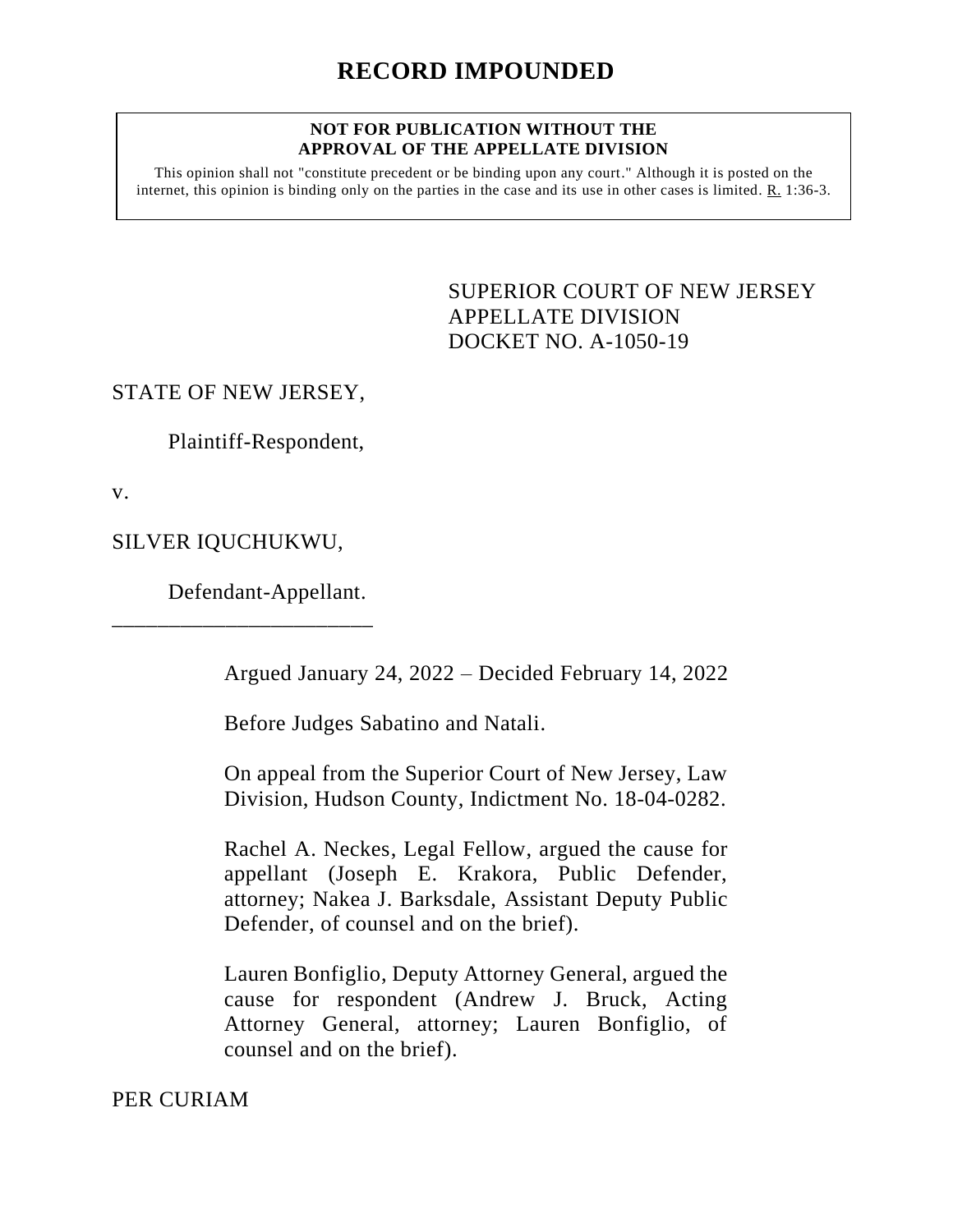After a jury found defendant Silver Iquchukwu guilty of first-degree aggravated sexual assault on a helpless or incapacitated victim, N.J.S.A. 2C:14- 2(a)(7), Judge Mitzy Galis-Menendez sentenced him to a fifteen-year custodial term, subject to the No Early Release Act (NERA), N.J.S.A. 2C:43-7.2. The judge also imposed applicable fines and penalties as well as Megan's Law registration requirements, N.J.S.A. 2C:7-2, parole supervision for life, N.J.S.A. 2C:43-6.4, and a Nicole's Law sexual offender restraining order, N.J.S.A. 2C:44-8.

Defendant challenges his conviction and sentence arguing:

## POINT I

THE COURT ERRED IN FINDING THE DEFENDANT'S STATEMENTS TO THE HUDSON COUNTY PROSECUTOR'S OFFICE WERE ADMISSIBLE BECAUSE DEFENDANT DID NOT UNDERSTAND ENGLISH VERY WELL AND, THUS, DID NOT KNOWINGLY, VOLUNTARILY, AND INTELLIGENTLY WAIVE HIS MIRANDA RIGHTS. U.S. CONST. AMENDS. V and XIV.

## POINT II

A 15-YEAR NERA SENTENCE FOR A FIRST-TIME OFFENDER IS EXCES[S]IVE AND MUST BE REDUCED BECAUSE THE TRIAL JUDGE ERRED IN ITS FINDING AND WEIGHING OF AGGRAVATING AND MITIGATING FACTORS. U.S. CONST. AMENDS. VI AND XIV; N.J. CONST. ART. I, PARS. 9 AND 10.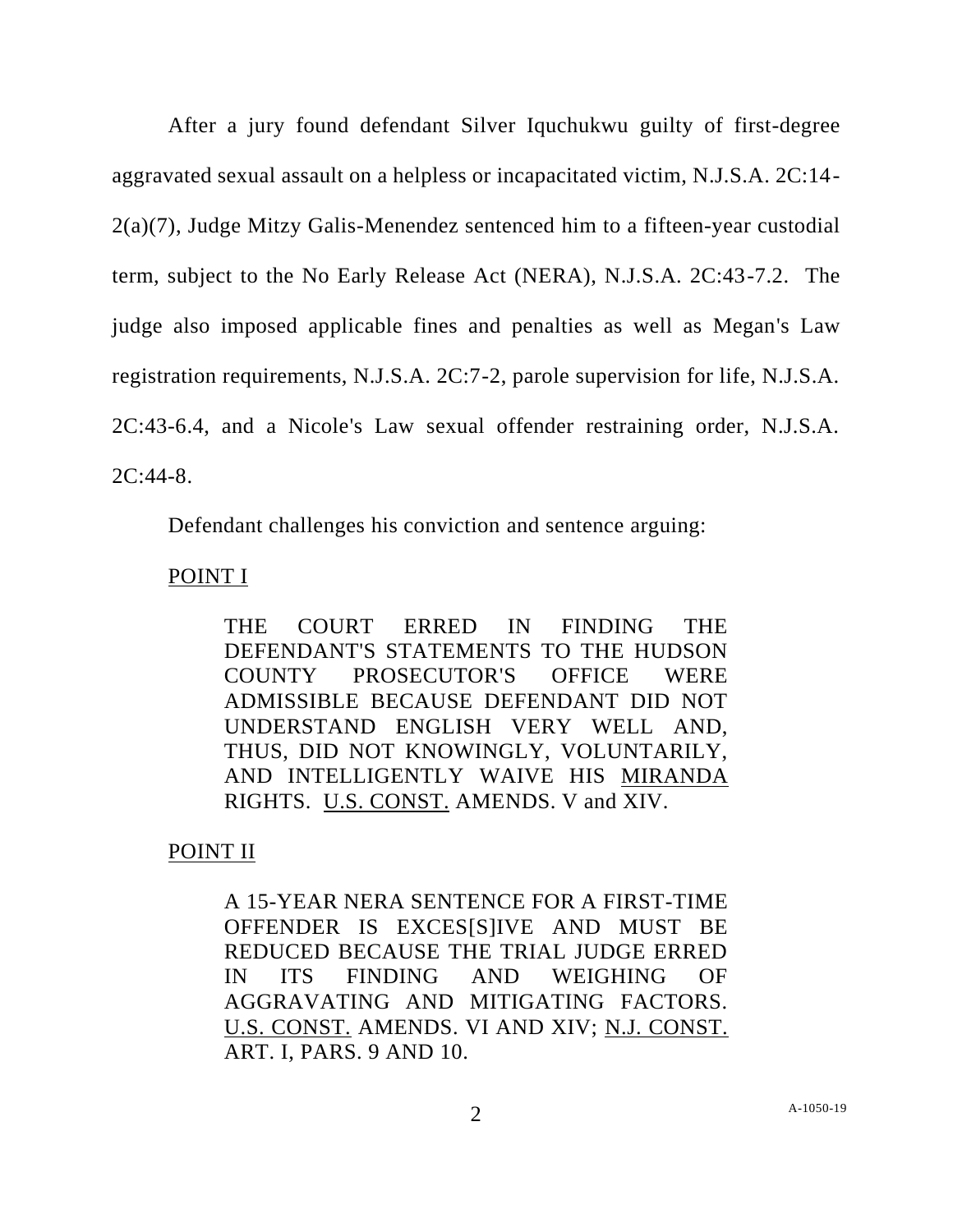Further, at oral argument, defendant's appellate counsel contended that defendant could not have knowingly waived his Miranda<sup>1</sup> rights because of his limited intellectual capabilities as revealed during a pre-sentence evaluation referenced by defendant's trial counsel at sentencing. We reject defendant's arguments and affirm his conviction and sentence, but remand for the limited purpose of amending the Judgment of Conviction (JOC) to clarify that defendant is subject to the provisions of Nicole's Law including the imposition of an applicable restraining order.

## I.

On October 28, 2017, eighteen-year-old F.S. (Fiona)<sup>2</sup> met with two friends around 7:00 p.m. and headed to a Halloween party. On the way, they stopped at a liquor store and purchased a bottle of wine. During their hour-and-a-half commute, Fiona drank a cup of wine and smoked marijuana. Once they arrived at the party, Fiona had approximately two mixed drinks. She and her friends stayed at the party for about two hours before heading home by train. She had

<sup>&</sup>lt;sup>1</sup> Miranda v. Arizona, 384 U.S. 436 (1966).

<sup>&</sup>lt;sup>2</sup> We use initials and a pseudonym to protect the privacy and preserve the confidentiality of the victim. R.  $1:38-3(c)(9)$ .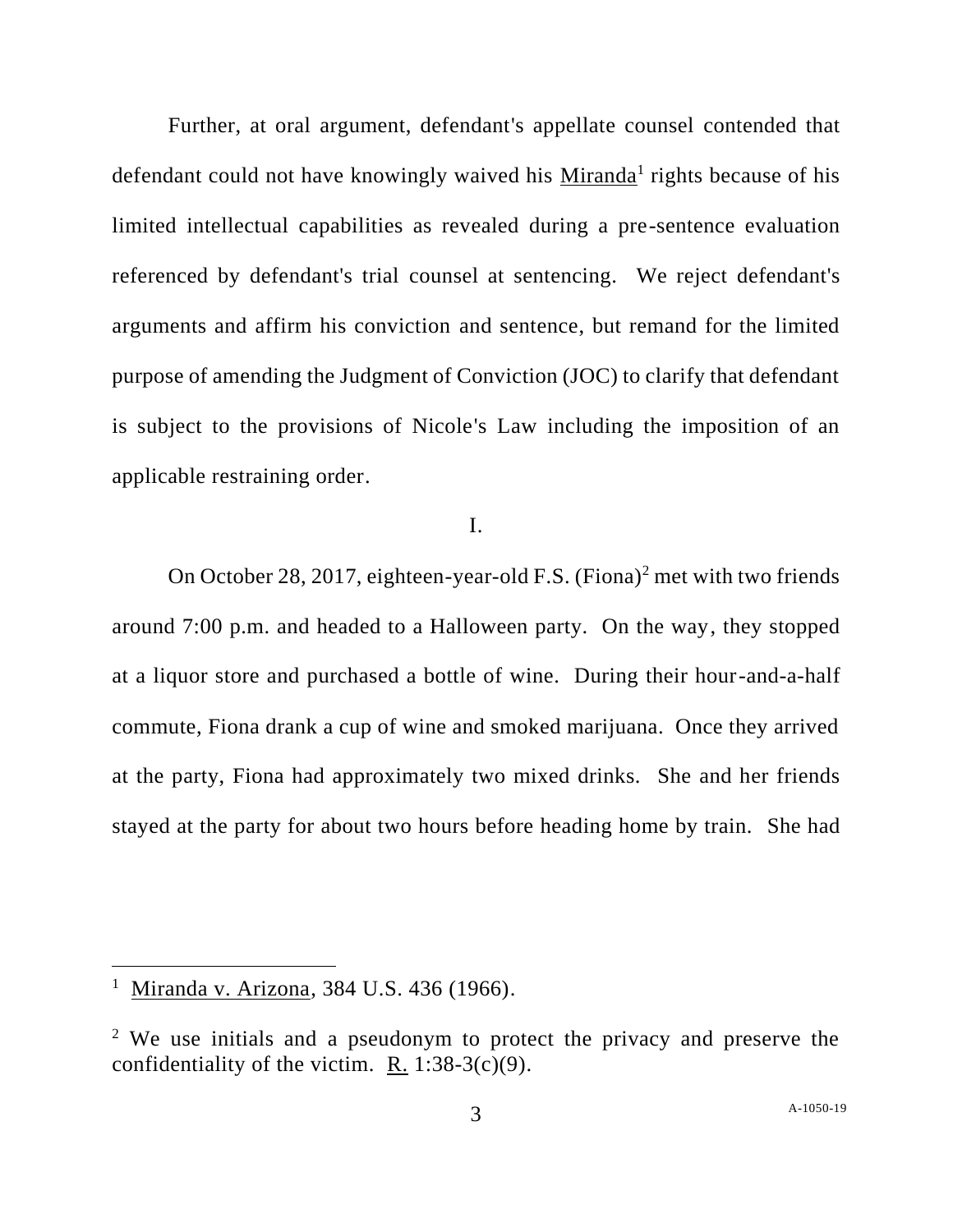a final cup of wine as she proceeded to the train. She only remembered part of her travels after the party.

The next thing Fiona remembered was waking up on a couch in an unfamiliar tattoo parlor without her shoes or belongings. When she awoke, she observed two men who she did not know, a "middle aged Hispanic" man, and defendant, who was asleep. Fiona asked the Hispanic man what happened, to which he shook his head and said, "you got fucked." Fiona was speechless, "felt really weird," and suspected something was not right because her jumpsuit and undergarments were both on backwards.

Defendant then awoke, gave Fiona her missing belongings, and asked her if she wanted coffee or something to eat. Because she wanted to know more about what happened, Fiona agreed and went to Dunkin Donuts with defendant. Defendant told Fiona he found her late at night and brought her to his home. He then walked Fiona to the end of her block and stored his name and number into her phone.

After returning home, Fiona went to Jersey City Medical Center to be examined because she believed she had been sexually assaulted. At the hospital, an emergency department nurse performed a forensic medical examination.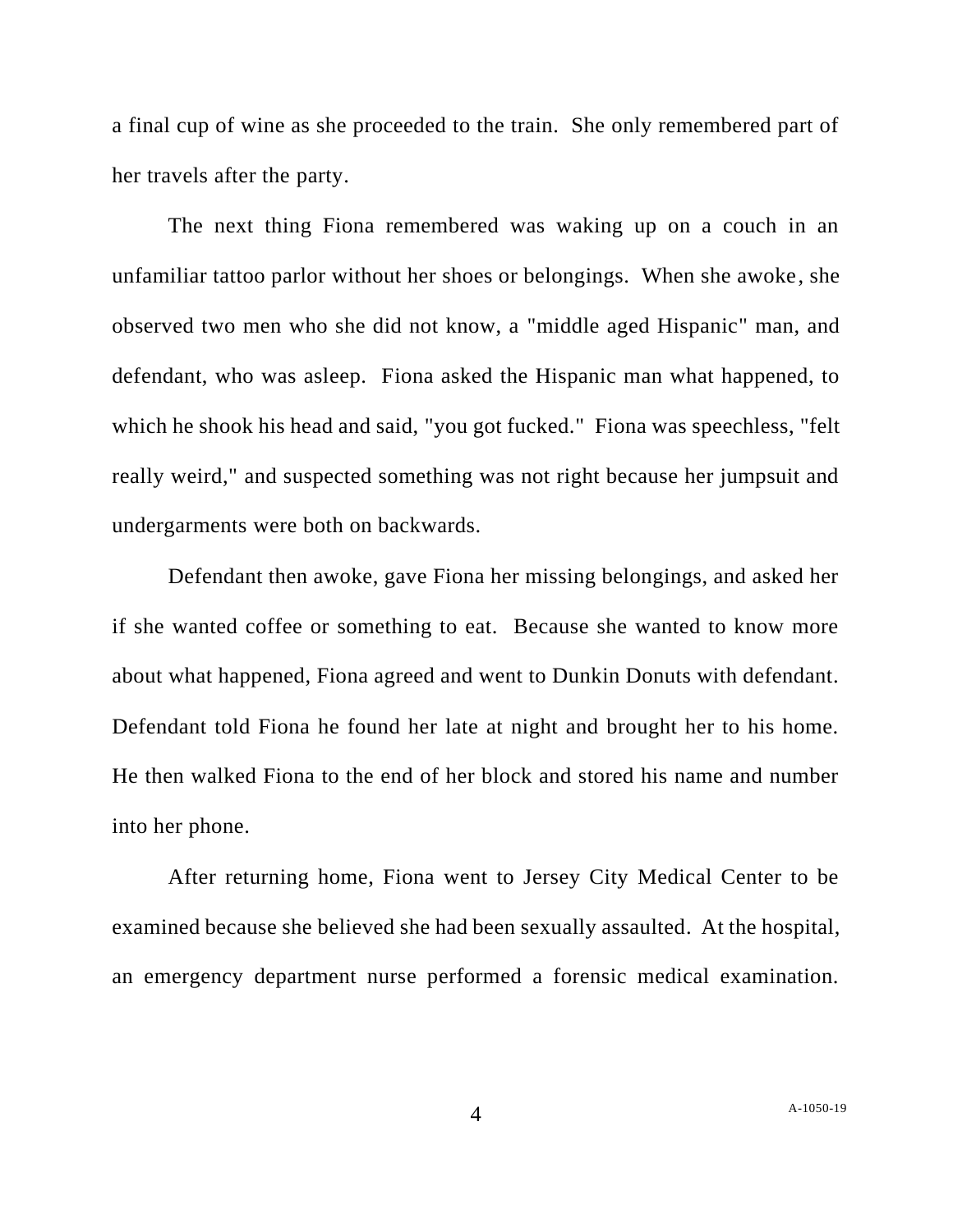Samples from that exam were analyzed by an expert in biological strain analysis who ruled out the presence of semen.

Detective Michael Doherty of the Hudson County Prosecutor's Office Special Victim's Unit responded to Jersey City Medical Center and spoke with Fiona. Detective Doherty began an investigation which led him to Nu Flavor Kutz, a barbershop in Jersey City. There, he requested, and was granted access to, the shop's surveillance videos from October 28 and 29, 2017. Upon viewing the footage, Detective Doherty observed a woman fitting Fiona's description with two men. He spoke to the shop's owner, Salvatore Perez, who identified the men as his brother and defendant, who was present at the shop. Detective Doherty notified defendant that they were investigating an assault and defendant agreed to speak with him.

Detective Doherty transported defendant to the Hudson County Prosecutor's Office Special Victim's Unit. Before interviewing defendant, Detective Doherty informed defendant of his Miranda rights orally and in writing, and defendant signed a form stating that he understood and waived those rights.

Defendant then gave a video-recorded statement. He described that he worked at Nu Flavor Kutz as a cashier and lived in the basement, which formerly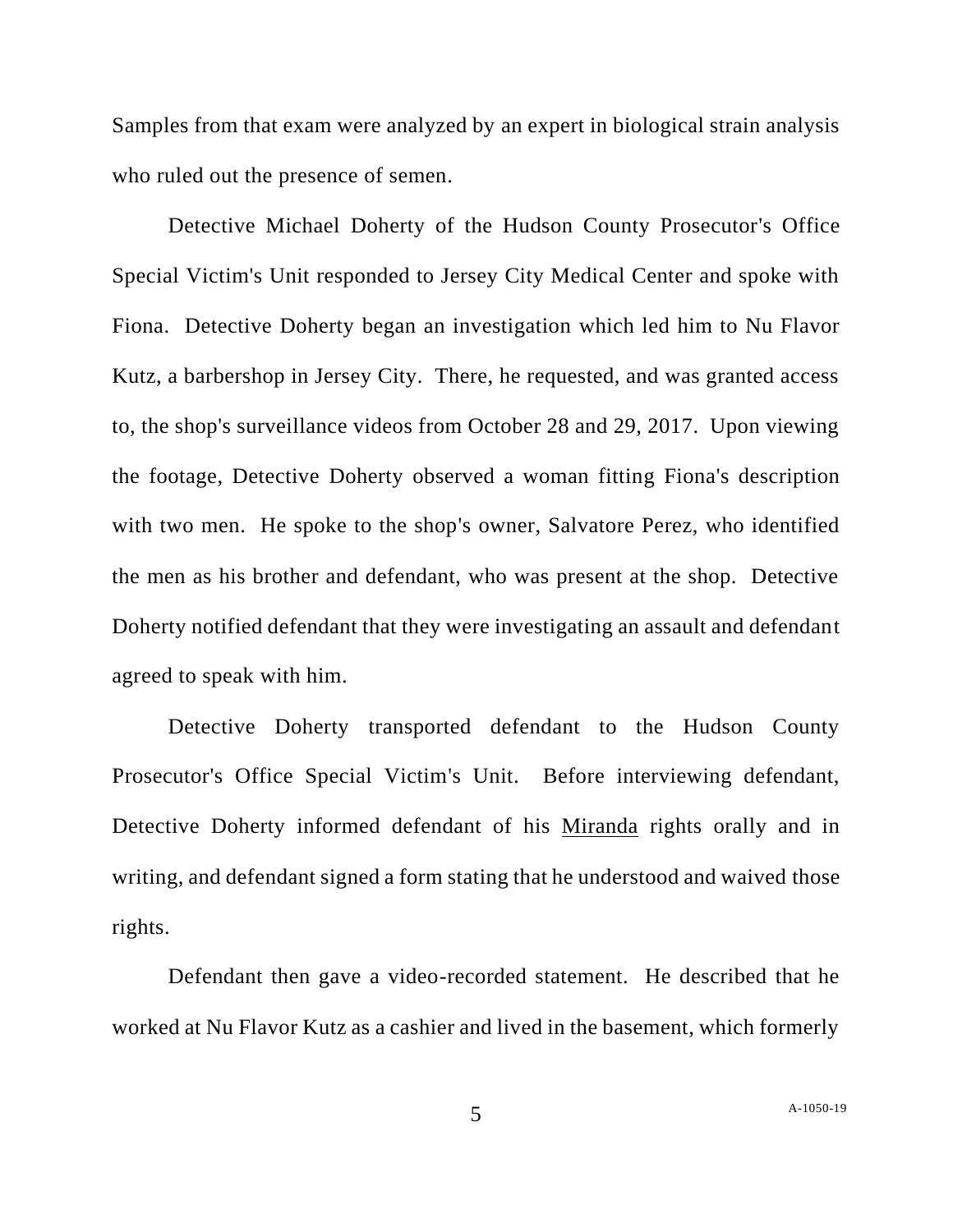operated as a tattoo parlor. He also stated that Perez's brother, Brian, lived in an upstairs apartment in the same building.

Regarding the night in question, defendant described that he and Brian encountered Fiona outside Brian's apartment. He stated she was "fucked up" and had urinated on herself, and that he thought she was a "crackhead." He claimed that at Brian's insistence, he carried Fiona to the basement to let her sleep on a sofa. Defendant stated that Fiona was unable to respond coherently when he spoke to her and urinated on herself again. Although defendant initially denied touching any of Fiona's intimate parts, having sex with her, or penetrating her with his penis or fingers, he later admitted to putting his finger inside her vagina.

At the conclusion of the interview, defendant was placed under arrest. He was indicted and charged with one count of first-degree aggravated sexual assault on a helpless or incapacitated victim. Before proceeding to trial, the State moved under N.J.R.E. 104(c) and N.J.R.E. 803(b) to admit the videorecorded statement defendant made to Detective Doherty. Judge Galis-Menendez heard the motion over two days and granted the State's application on November 7, 2018.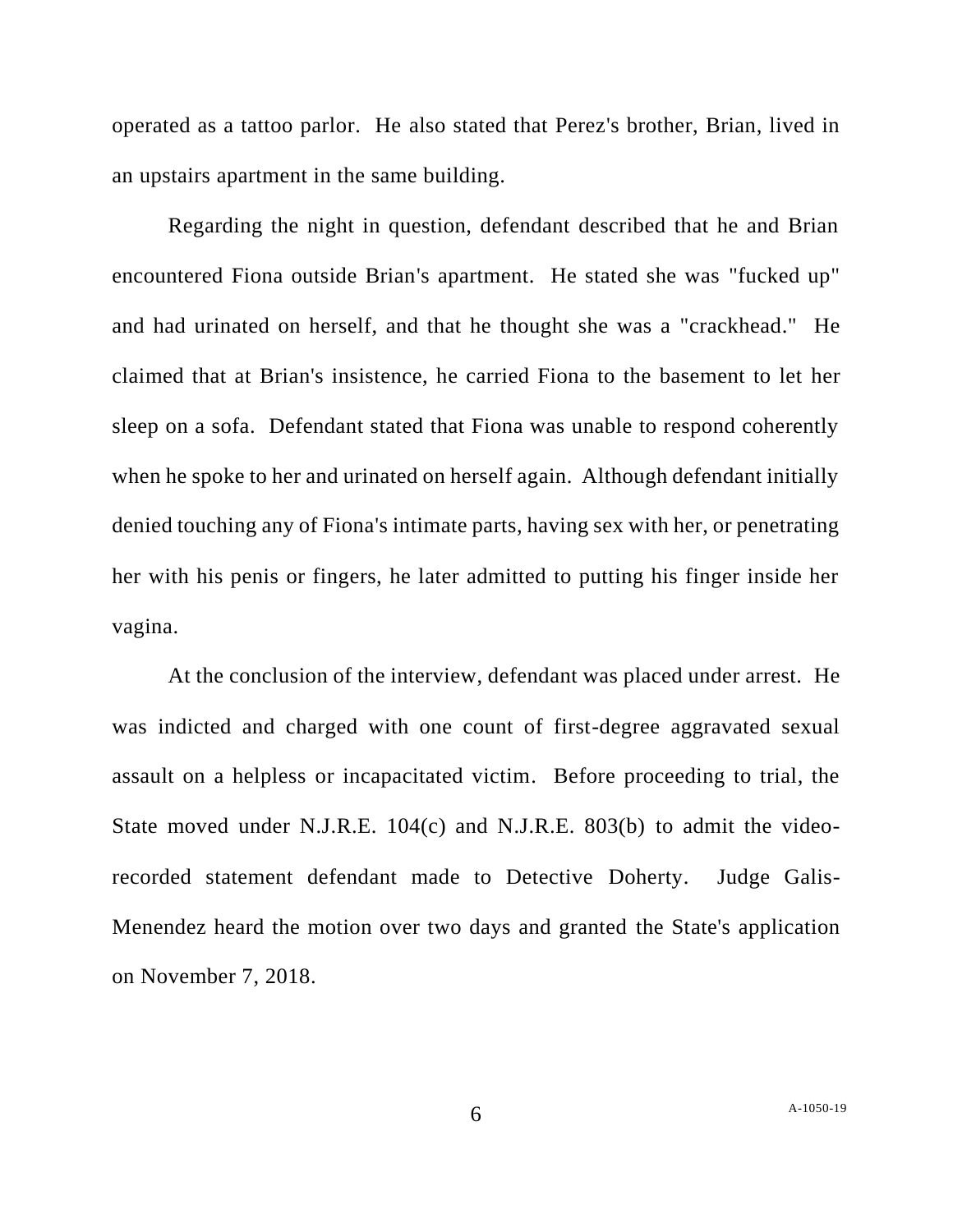In support of its motion, the State introduced as evidence defendant's signed Miranda waiver form, the entirety of the approximately three-hour videorecorded statement, and the 147-page transcript of the questioning and interrogation conducted by Detective Doherty. In relevant portions, and early in the interview, defendant stated he was born in Nigeria and Detective Doherty noted that he spoke with a "thick accent." Detective Doherty then instructed defendant on his Miranda rights. As noted, he first read defendant his rights orally and defendant responded to each identified right by indicating he understood each one. Detective Doherty inquired if defendant was able to "read and write the English language," and he confirmed that he could.

Detective Doherty then provided a written Miranda form to defendant. He first asked defendant to read the first right on the form out loud and initial it to confirm he understood it. Defendant complied without any apparent difficulty. Detective Doherty then asked defendant to read the remaining rights to himself and initial alongside each one to confirm his understanding, which he did.

Detective Doherty then asked, "Having these rights in mind, do you wish to answer my questions?" and defendant responded "Yeah." Detective Doherty then read defendant a "waiver of rights" and asked if defendant understood that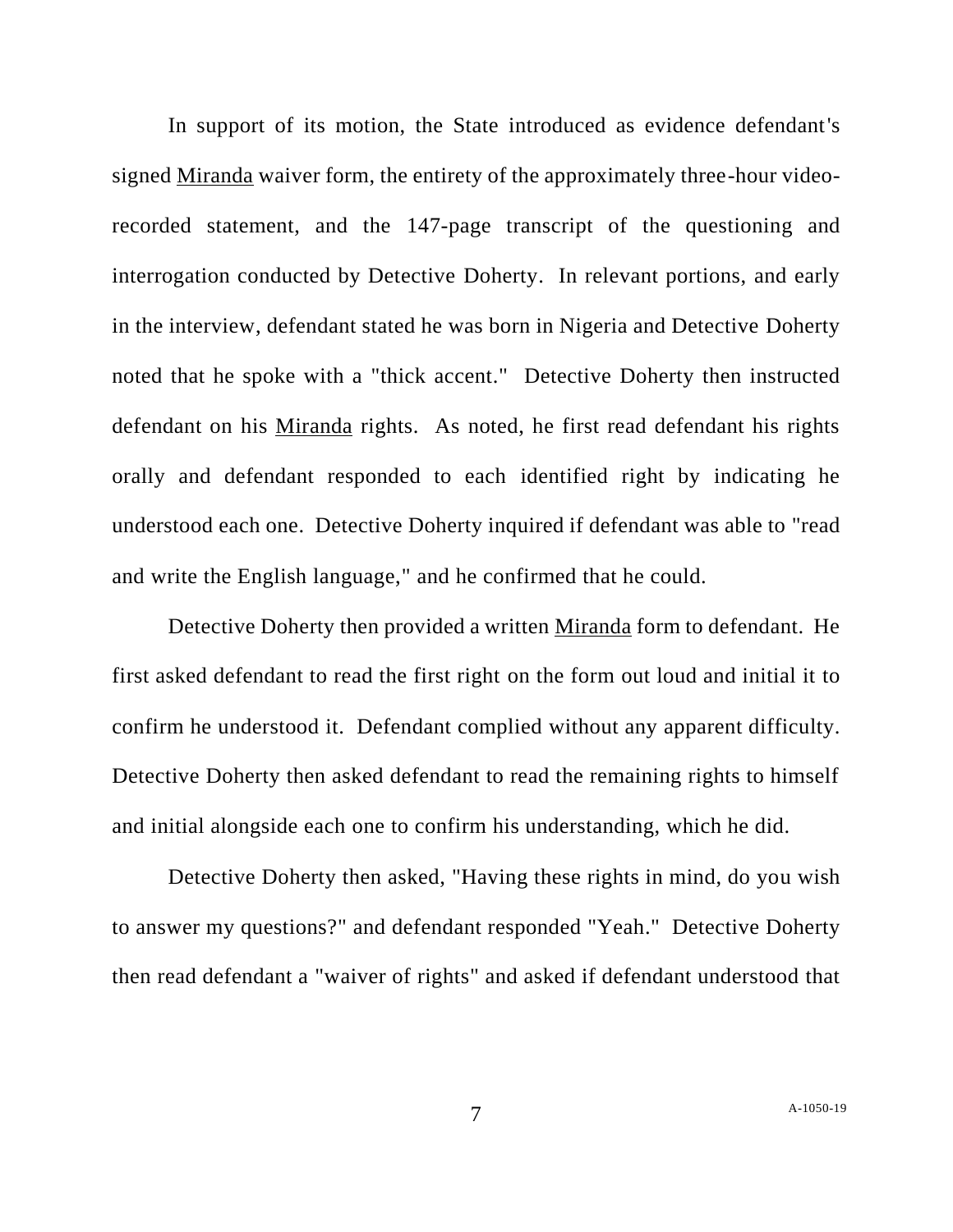waiver. Defendant again responded that he did. At Detective Doherty's instruction, defendant then read the waiver and signed it.

Before placing him under oath, Detective Doherty asked defendant "do you know what an oath is?" Defendant confirmed his understanding, stating that an oath is "what you pledge . . . like a commitment."

Thereafter, Detective Doherty asked a series of preliminary questions. Defendant first stated he was not a United States citizen. When asked again whether he could "read and write the English language" defendant stated "Yeah, but not very well." Defendant stated he had been in the United States for approximately three years and had studied business administration at a college in Ohio before dropping out. Detective Doherty then asked if defendant could "understand what . . . [they were] talking about," and he responded that he could. Detective Doherty instructed defendant that if he did not understand something that he could ask to have the question repeated. Defendant also voluntarily consented to providing a buccal swab to determine if his DNA was present on, or within, the victim.

Defense counsel cross-examined Detective Doherty at the admissibility hearing regarding his interview of defendant. Detective Doherty conceded he never inquired whether "English was [defendant's] native language," whether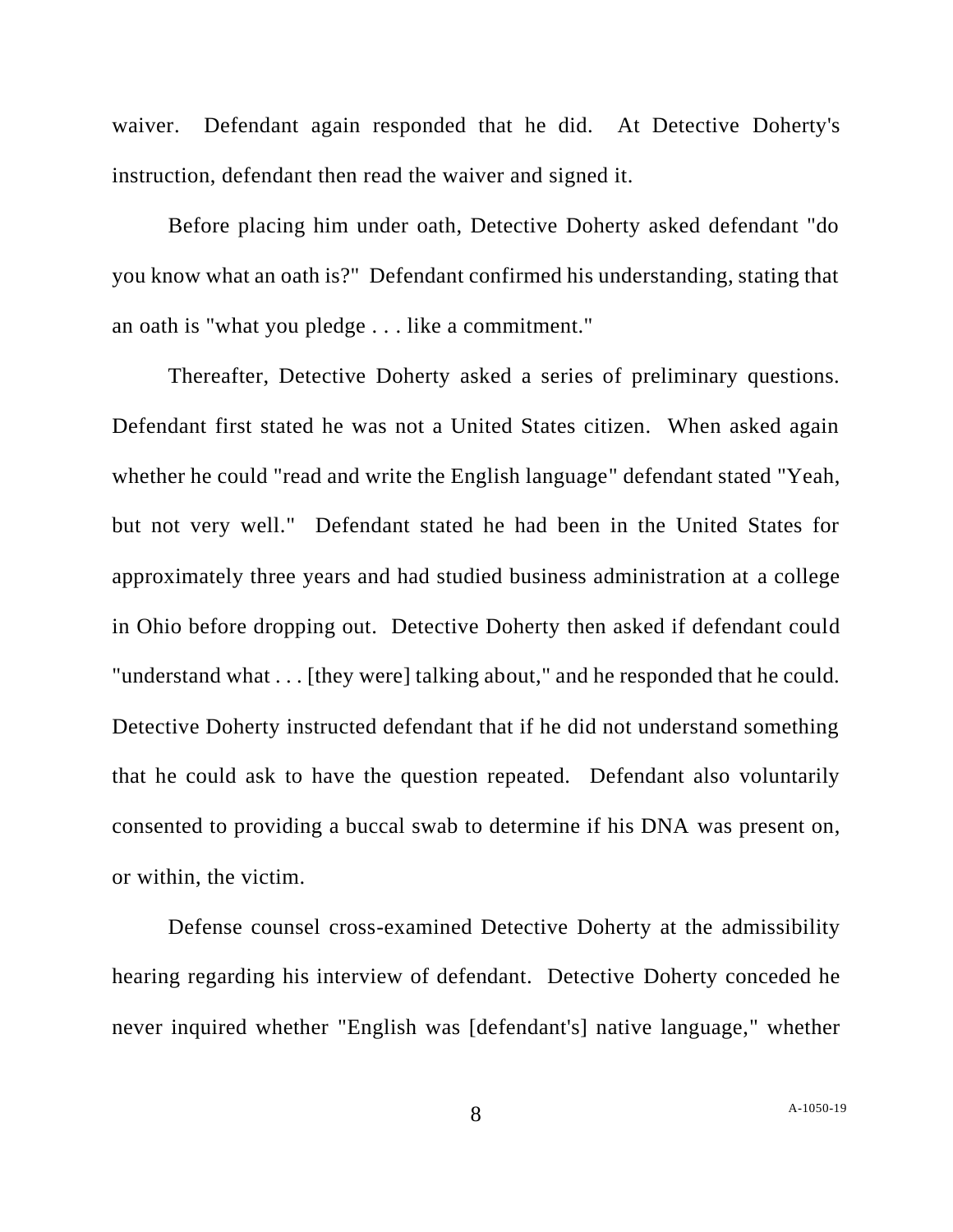"English is . . . a common language in Nigeria," or whether defendant "might feel more comfortable speaking in whatever his native language was." Detective Doherty also said he never asked where defendant learned or how long he studied English, and "[did not] try to find [an] interpreter for him."

Defense counsel also elicited testimony that "throughout the course of the interview . . . there was some trouble with phrasing." Specifically, defendant seemingly did not understand Detective Doherty's instruction to "initial" the Miranda form and had to ask for clarification. Further, defendant repeatedly said he was "a little bit sober" when he meant "a little bit drunk," requiring clarification from Detective Doherty.

Finally, defense counsel inquired about Detective Doherty's administration of defendant's Miranda rights. Detective Doherty stated he "didn't explain [the Miranda rights] in detail beyond what was on the form" and "didn't ask [defendant] to explain [the] rights back to [him] . . . in his own words." He also stated that he "didn't ask [defendant] if he had ever heard [the Miranda rights] before," and did not inquire whether defendant had "watched any TV shows like Law & Order that might have given him some understanding of" his Miranda rights or "studied anything about the U.S. legal system in his college."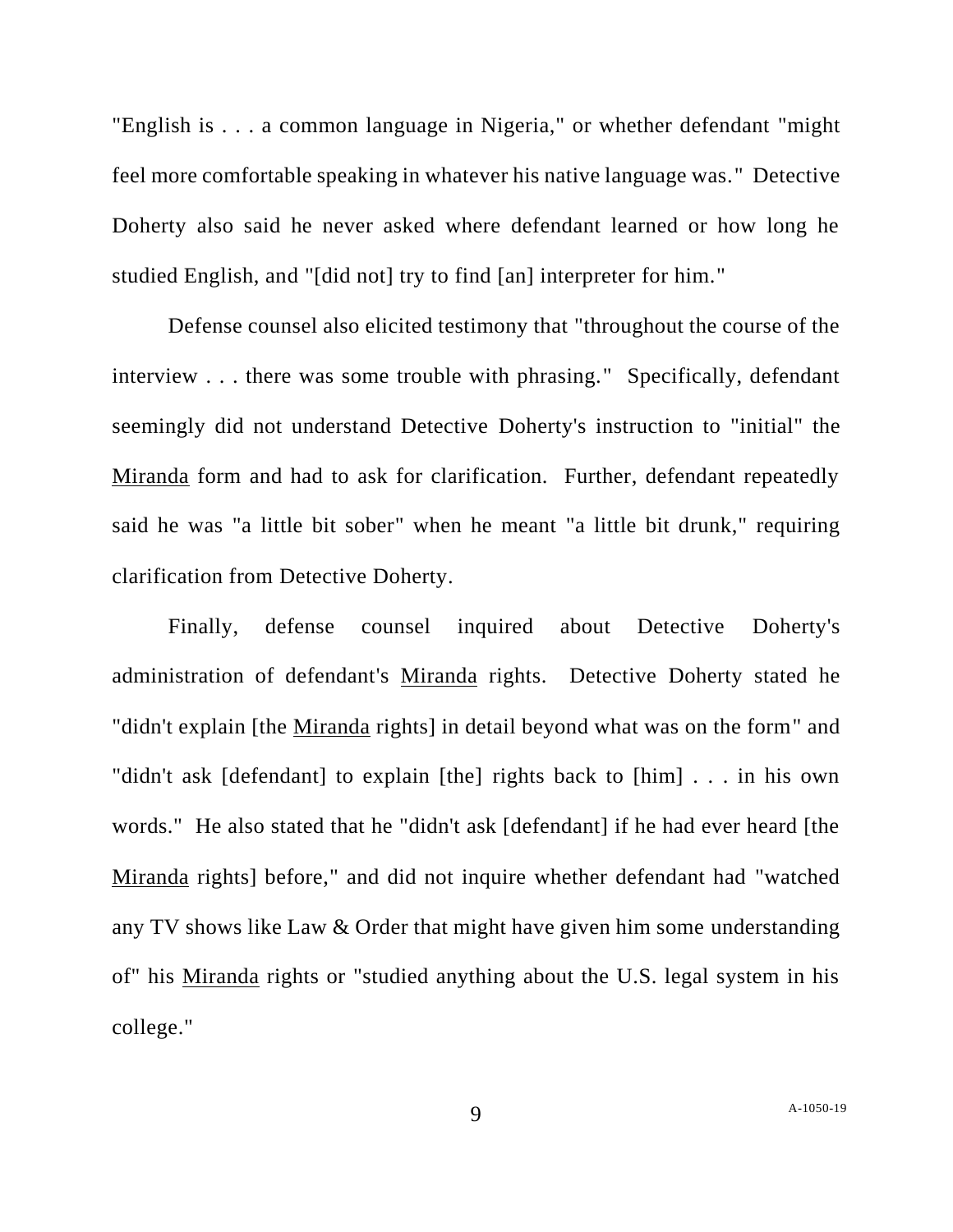As noted, at the conclusion of the two-day hearing, Judge Galis-Menendez granted the State's application. She concluded that "the statements provided [by defendant] were voluntary and they [would] not be suppressed for purposes of trial." She explained that Detective Doherty read defendant his Miranda rights and "had defendant read the rights himself." She found that defendant "specifically asked [Detective Doherty] questions and it was a colloquy back and forth." The judge explained that "the fact that defendant comes from another country and didn't hear [Miranda rights] over and over again [is not] a negative thing," explaining that "hear[ing] it all the time" "on TV" and "in school" can "desensitize[]" people to the point where "we don't appreciate the significance and the profoundness of those words."

Judge Galis-Menendez also explained that although "defendant is from Nigeria . . . he's been in this country for three years" and found that the "interrogation was very conversational," and defendant was "well[-]spoken and articulate." She stated that when defendant did not understand something he asked "appropriate questions," and determined "[t]here [was] nothing in the interview to suggest that he didn't understand," Detective Doherty's questions or instructions. Finally, the judge found that although "the interview was three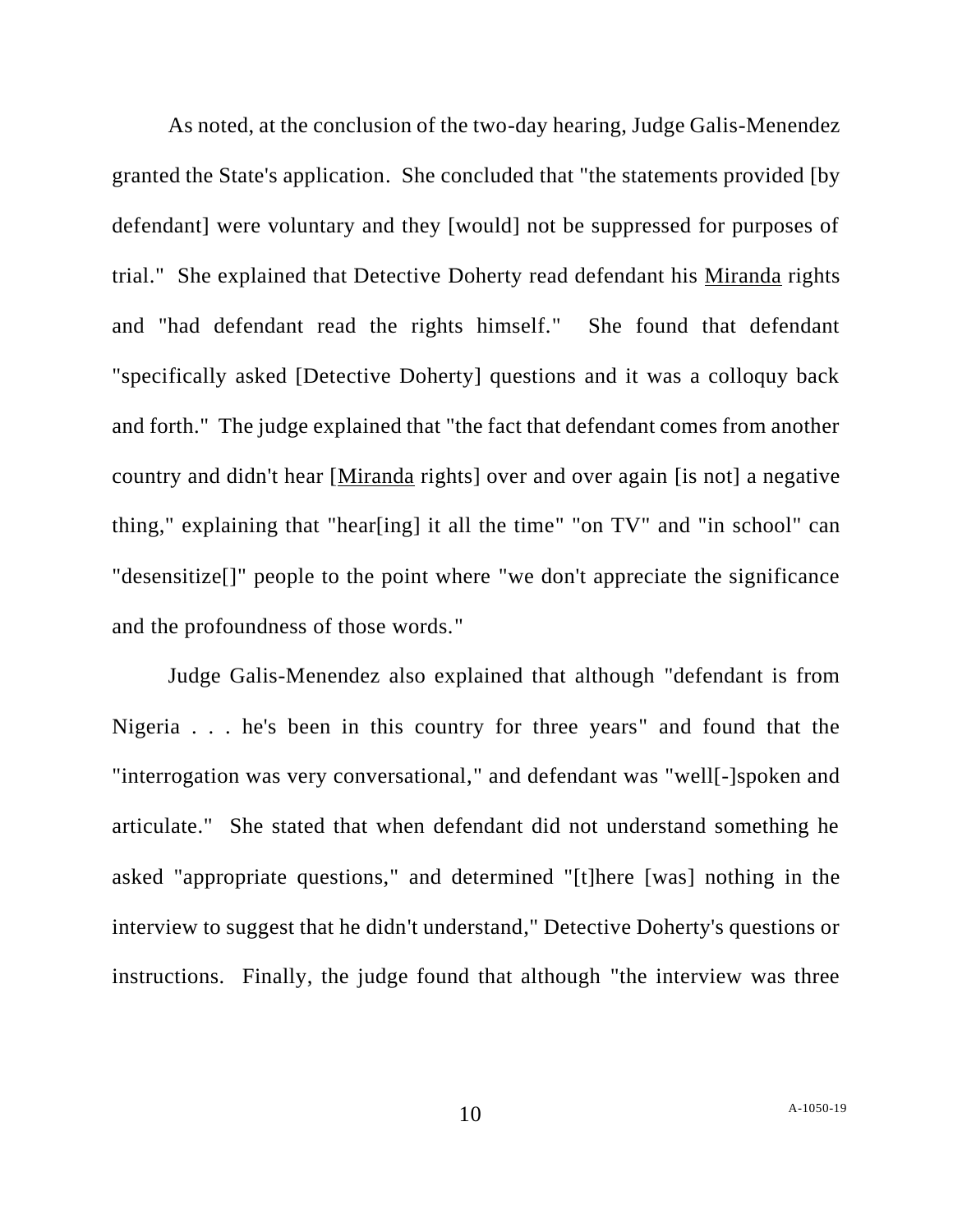hours in duration . . . nothing [about it] was intimidating" and "there was no indication of any coercion of any kind."

Judge Galis-Menendez also presided over defendant's three-day jury trial in July 2019. At trial, the State's evidence included testimony from Fiona and Detective Doherty, the video-recording and transcript of defendant's statements to Detective Doherty, and surveillance video obtained from Nu Flavor Kutz and the former tattoo parlor.

The surveillance video showed defendant carrying Fiona to the basement of the barbershop on his back and placing her on a couch, where she appeared to be unconscious. Although the video from the tattoo parlor was dark and partially obstructed, it clearly showed defendant removing Fiona's clothes, touching her vagina and buttocks, using a cellphone flashlight to get a better view of her, getting on top of Fiona with his pants partially down, and thrusting his hips towards her repeatedly.

The jury convicted defendant and at sentencing the State requested Judge Galis-Menendez impose a twenty-year sentence subject to the No Early Release Act, along with Megan's Law registration, parole supervision for life and Nicole's Law restraining order. The State also requested the court apply aggravating factor one, N.J.S.A.  $2C:44-1(a)(1)$ , that the crime was committed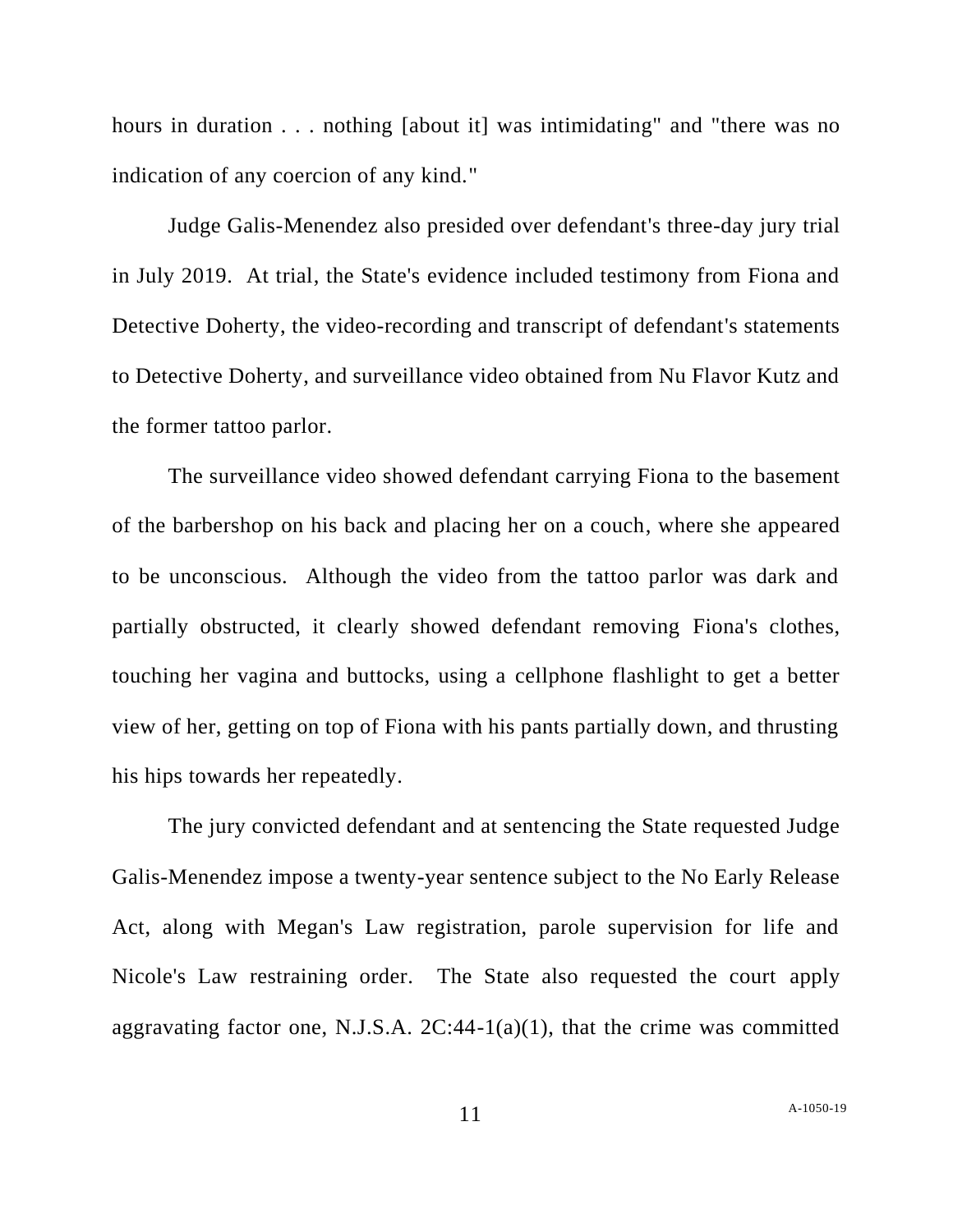"in an especially heinous, cruel or depraved manner," and factor nine, N.J.S.A.  $2C:44-1(a)(9)$ , the need to deter defendant and others from committing similar types of offenses. The State stressed that defendant's actions should be treated as a first-degree crime because the victim was "clearly unconscious", and defendant repeatedly assaulted her.

Defendant's counsel requested a sentence in the second-degree range. In support, he referenced defendant's low intellectual testing scores as reflected in a post-trial report prepared by the Adult Diagnostic and Treatment Center in Avenel. He explained that defendant scored in the ".01 percentile" on vocabulary, which "put him in the low mentally deficient range of intellectual ability." While acknowledging that the score could have been affected by English being defendant's second language, defense counsel explained that defendant also scored in the fifth percentile of a "nonverbal intelligence" test, which represented "the poor borderline range of intellectual functioning."

As noted, Judge Galis-Menendez sentenced defendant to a fifteen-year term of imprisonment subject to NERA and parole supervision for life, imposed Megan's Law registration requirements, and entered a Nicole's Law sexual offender restraining order. In reaching her decision, Judge Galis-Menendez found applicable aggravating factor nine and mitigating factor seven, N.J.S.A.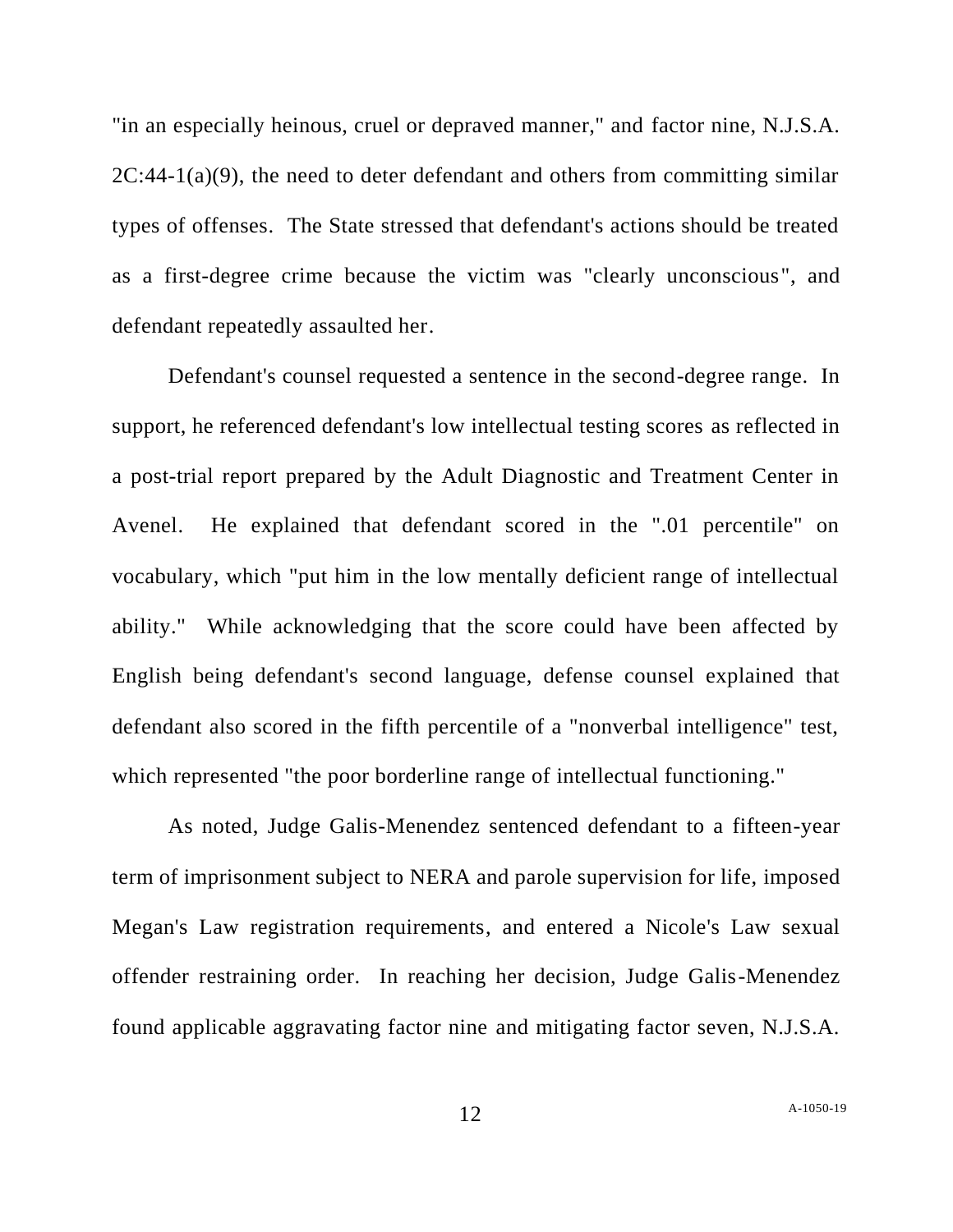2C:44-1(b)(7), "[t]he defendant has no history of prior delinquency or criminal activity or has led a law-abiding life for a substantial period of time before the commission of the present offense."

In support of aggravating factor nine, the judge stated that defendant "had the opportunity to be a hero" and "could have saved somebody who needed help and instead what transpired was the most intolerable breakdown in humanity," and "[gave] great weight to aggravating factor number [nine]." As to mitigating factor seven, Judge Galis-Menendez explained that defendant "ha[d] no prior history of delinquency," and afforded the factor "average weight given the fact that [defendant] [was] only in this country for three years." The court also concluded that aggravating factor nine outweighed mitigating factor seven. This appeal followed.

#### II.

In his first point, defendant contends that Judge Galis-Menendez improperly admitted his statement to Detective Doherty. Specifically, he claims "his lack of fluency in English and his inexperience with the American criminal justice system," "rendered him unable to knowingly, intelligently, and voluntarily waive his Miranda rights."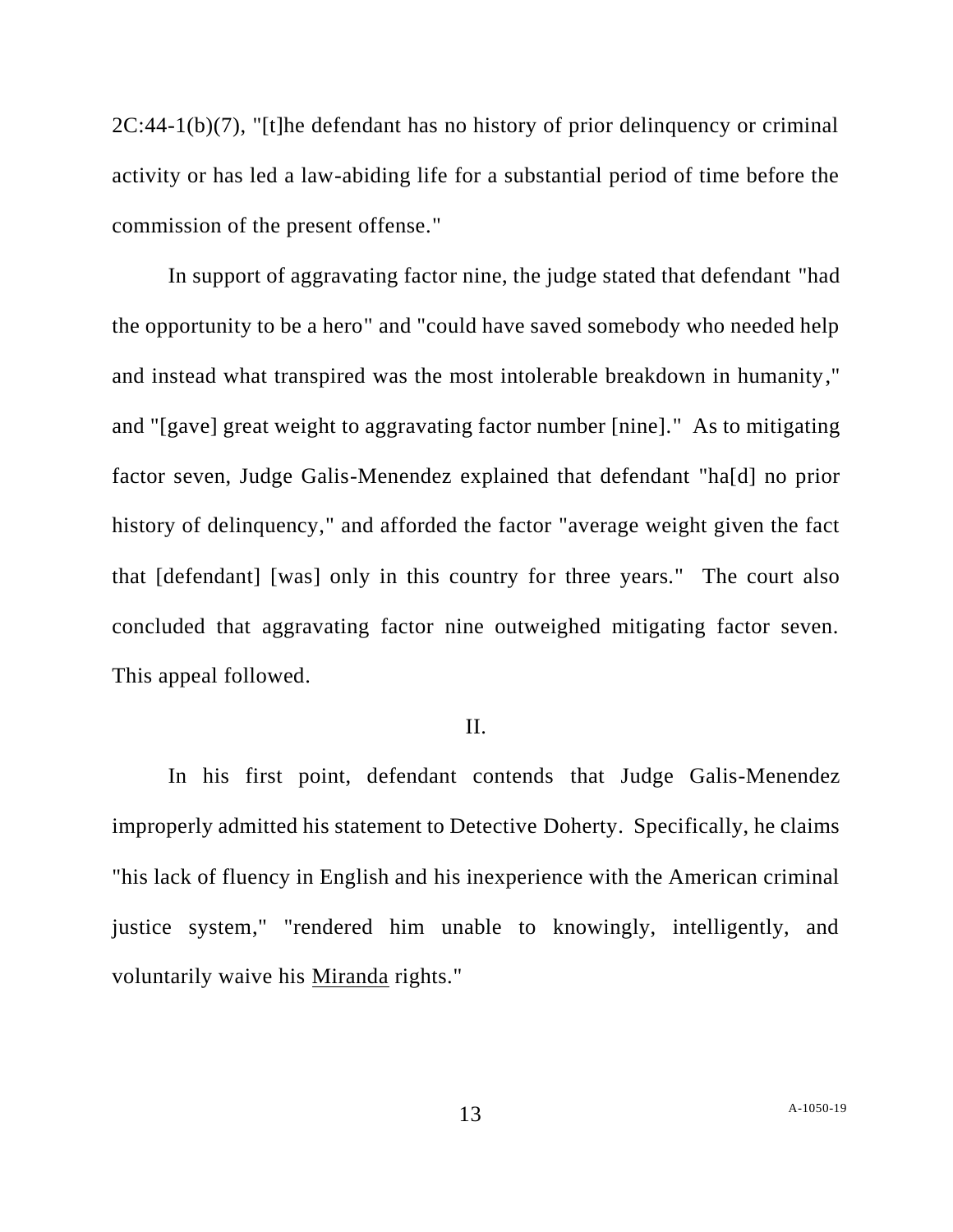He further asserts Detective Doherty never inquired into defendant's "literacy or educational background" or "familiarity with the criminal justice system" and never "made any effort to find an interpreter for [defendant] nor did he inquire whether [defendant] would feel more comfortable with the aid of an interpreter." He also claims his language barrier was "evident" because Detective Doherty "had trouble understanding [defendant] and had to ask him to either repeat or clarify his responses a couple of times" and defendant "was unable to accurately explain his level of intoxication" and "accurately describe relative directions, such as 'up' and 'down.'" He also argues "the mere fact that a person can read Miranda warnings aloud and/or speak some of the English language should not lead to the conclusion that a suspect's English-language skills are sufficient for him to understand and waive his constitutional rights. " Finally, defendant asserts that the recorded statement was "critical to the State's case" and, as such both suppression of his statement and reversal of his conviction are warranted. We have reviewed the entire record thoroughly, including the video and transcript of defendant's statements made to Detective Doherty, and find defendant's arguments without merit.

"We review the trial court's factual findings as to defendant's Miranda waiver in accordance with a deferential standard." State v. Tillery, 238 N.J. 293,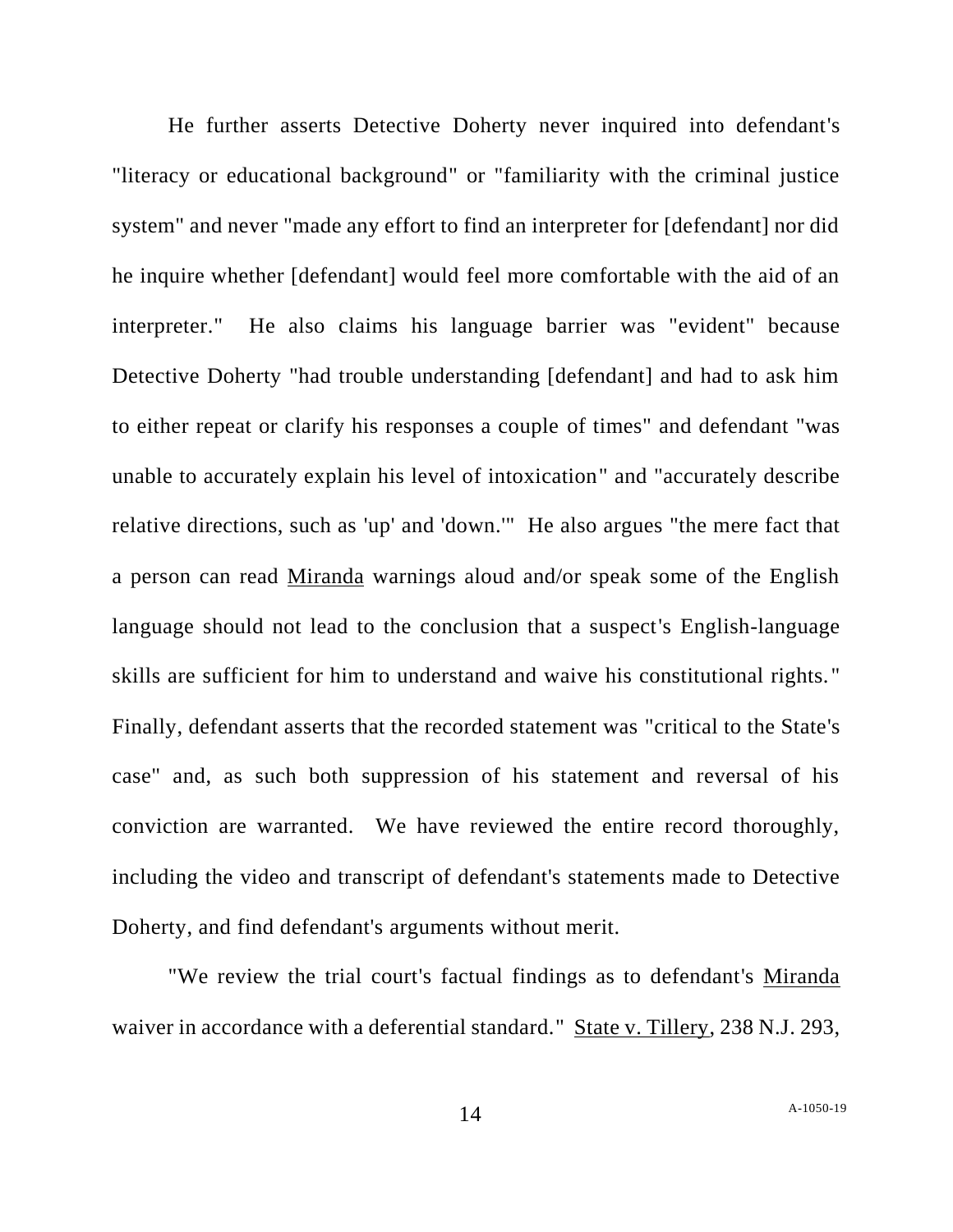314 (2019). In conducting that review, we "defer to the factual findings of the trial court so long as those findings are supported by sufficient evidence in the record." State v. Hubbard, 222 N.J. 249, 262 (2015). "[A] trial court's findings should be disturbed only if they are so clearly mistaken 'that the interests of justice demand intervention and correction.'" State v. A.M., 237 N.J. 384, 395 (2019) (quoting State v. Elders, 192 N.J. 224, 244 (2007)). We "defer to the trial court's factual findings because the trial court has the 'opportunity to hear and see the witnesses and to have the "feel" of the case, which a reviewing court cannot enjoy.'" State v. S.S., 229 N.J. 360, 374 (2017) (quoting Elders, 192 N.J. at 244). "That standard governs appellate review even when the trial court's findings are premised on a recording or documentary evidence that the appellate court may also review." Tillery, 238 N.J. at 314.

It is well-settled that "[c]onfessions obtained by the police during a custodial interrogation are barred from evidence unless the defendant has been advised of his or her constitutional rights." State v. Knight, 183 N.J. 449, 461 (2005). A waiver of the constitutional right against self-incrimination must be voluntary, knowing, and intelligent. Ibid. (citing Miranda, 384 U.S. at 444). In New Jersey, the burden is upon the State to prove the validity of a Miranda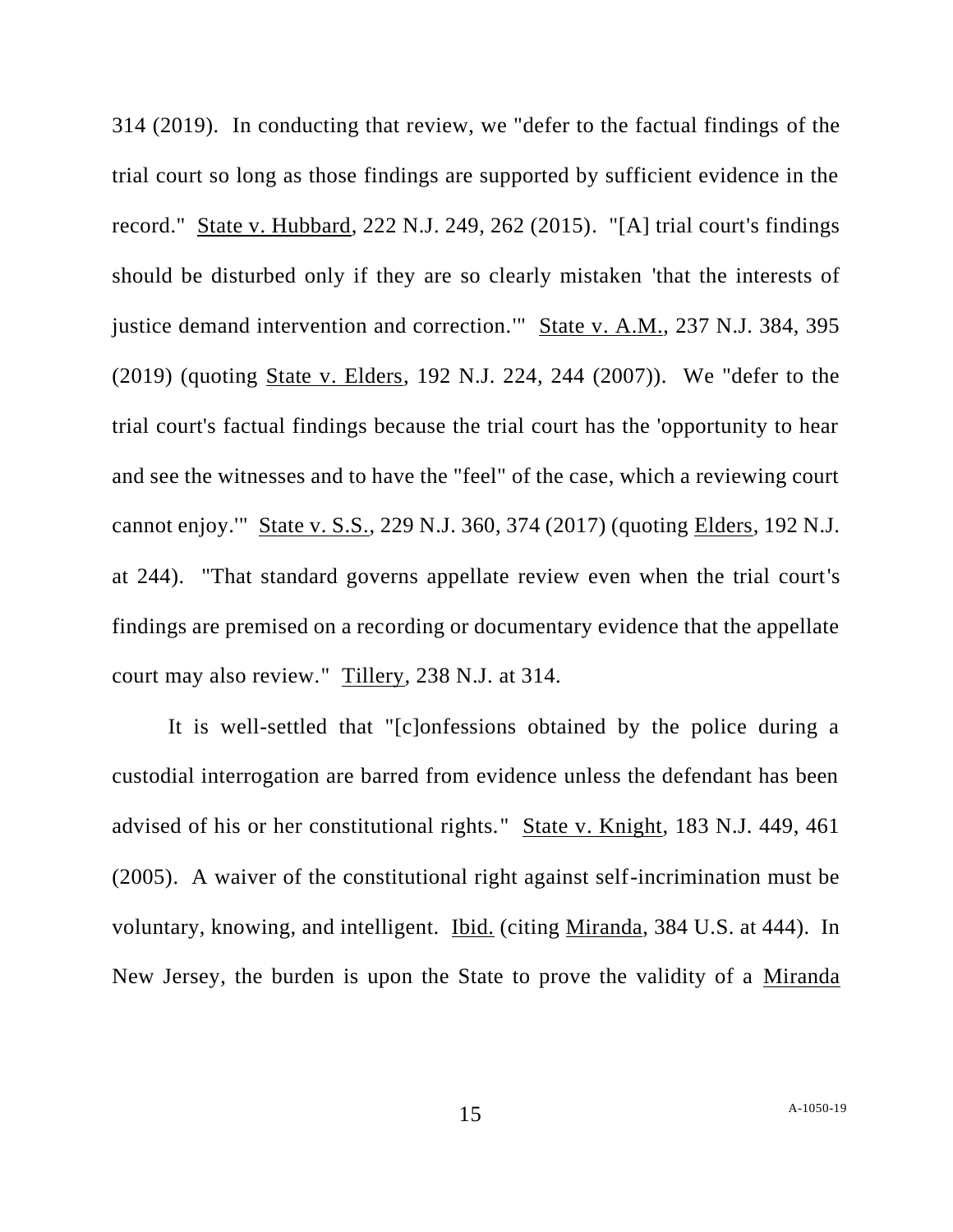waiver beyond a reasonable doubt. State v. O'Neill, 193 N.J. 148, 168 n. 12 (2007).

"A waiver may be 'established even absent formal or express statements.'" A.M., 237 N.J. at 397 (quoting Berghuis v. Thompkins, 560 U.S. 370, 383 (2010)). "Indeed, '[a]ny clear manifestation of a desire to waive is sufficient.'" Tillery, 238 N.J. at 316 (alteration in original) (quoting State v. Hartley, 103 N.J. 252, 313 (1986)).

To determine the adequacy of waiver, "the trial court reviews 'the totality of the circumstances surrounding the custodial interrogation.'" Tillery, 238 N.J. at 316 (quoting A.M., 237 N.J. at 398). "The criterion is not solely the language employed but a combination of that articulation and the surrounding facts and circumstances." State v. Kremens, 52 N.J. 303, 311 (1968). Factors include personal characteristics such as the defendant's age, education, and intelligence, as well as indicators of the nature of the interrogation, such as the length in detention and whether physical or mental exhaustion were involved in obtaining the confession. See State v. Galloway, 133 N.J. 631, 654 (1993). Courts may also consider a defendant's previous interactions with law enforcement. Knight, 183 N.J. at 463.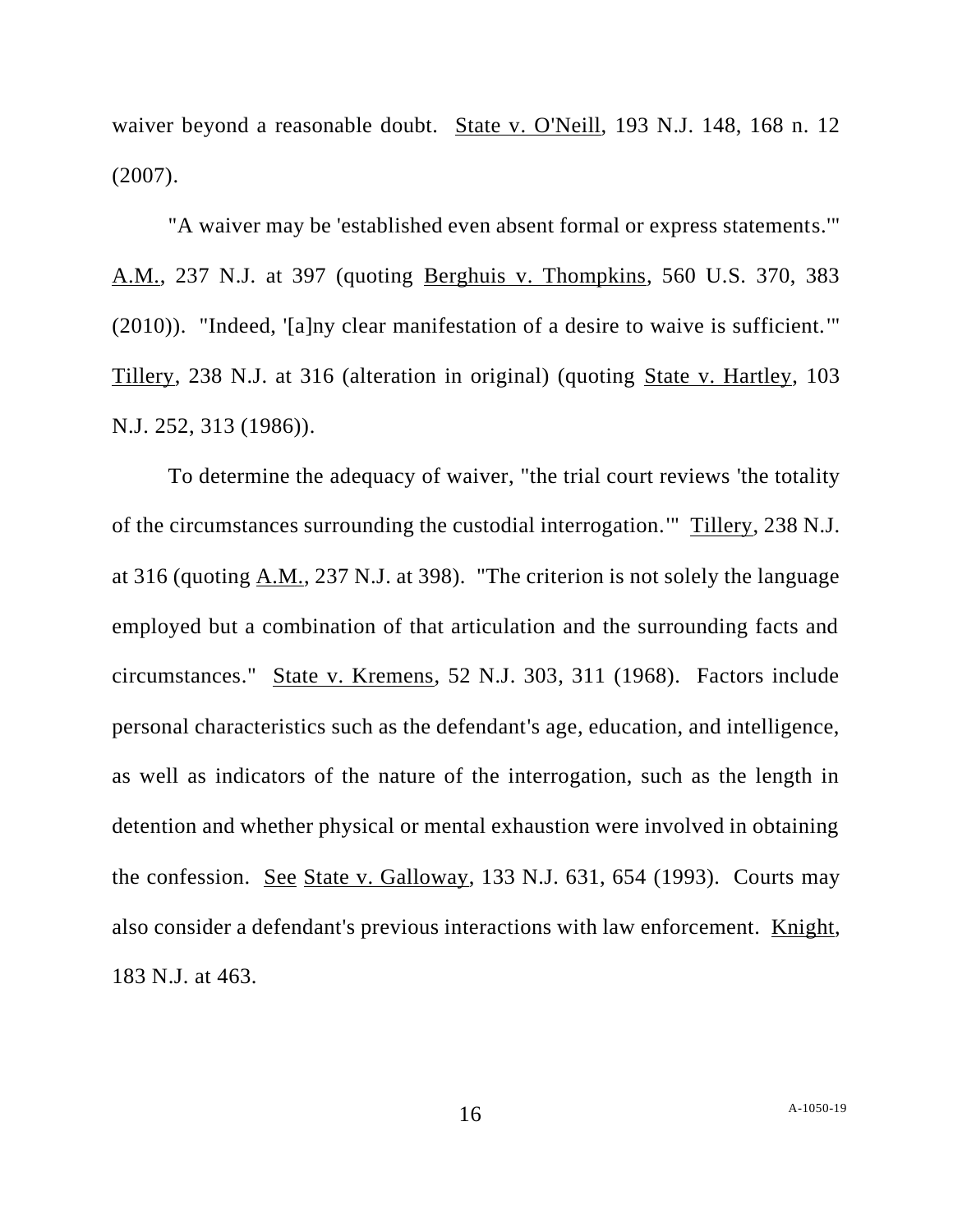In soliciting a waiver, the interrogating officer must conduct an adequate inquiry. See Tillery, 238 N.J. at 318. To that end, the interrogating officer should "ask whether the suspect understands his or her rights, and whether, understanding those rights, he or she is willing to answer questions." Ibid. "Where the prosecution shows that a Miranda warning was given and that it was understood by the accused, an accused's uncoerced statement establishes an implied waiver of the right to remain silent." Berghuis, 560 U.S. at 384.

Here, the totality of the circumstances fully supports Judge Galis-Menendez's finding that defendant's Miranda waiver was voluntary, knowing, and intelligent. Tillery, 238 N.J. at 316; Knight, 183 N.J. at 461. As noted, Detective Doherty ensured defendant understood his Miranda rights by: 1) orally reading defendant his Miranda rights and confirming he understood each one; 2) confirming defendant could sufficiently "read and write the English language"; 3) providing defendant with a written Miranda form; 4) ensuring defendant could read the form by having him read the first right aloud; 5) having defendant read the remaining rights and initial each confirming his understanding; and 6) asking defendant if he still wanted to answer questions after hearing his rights.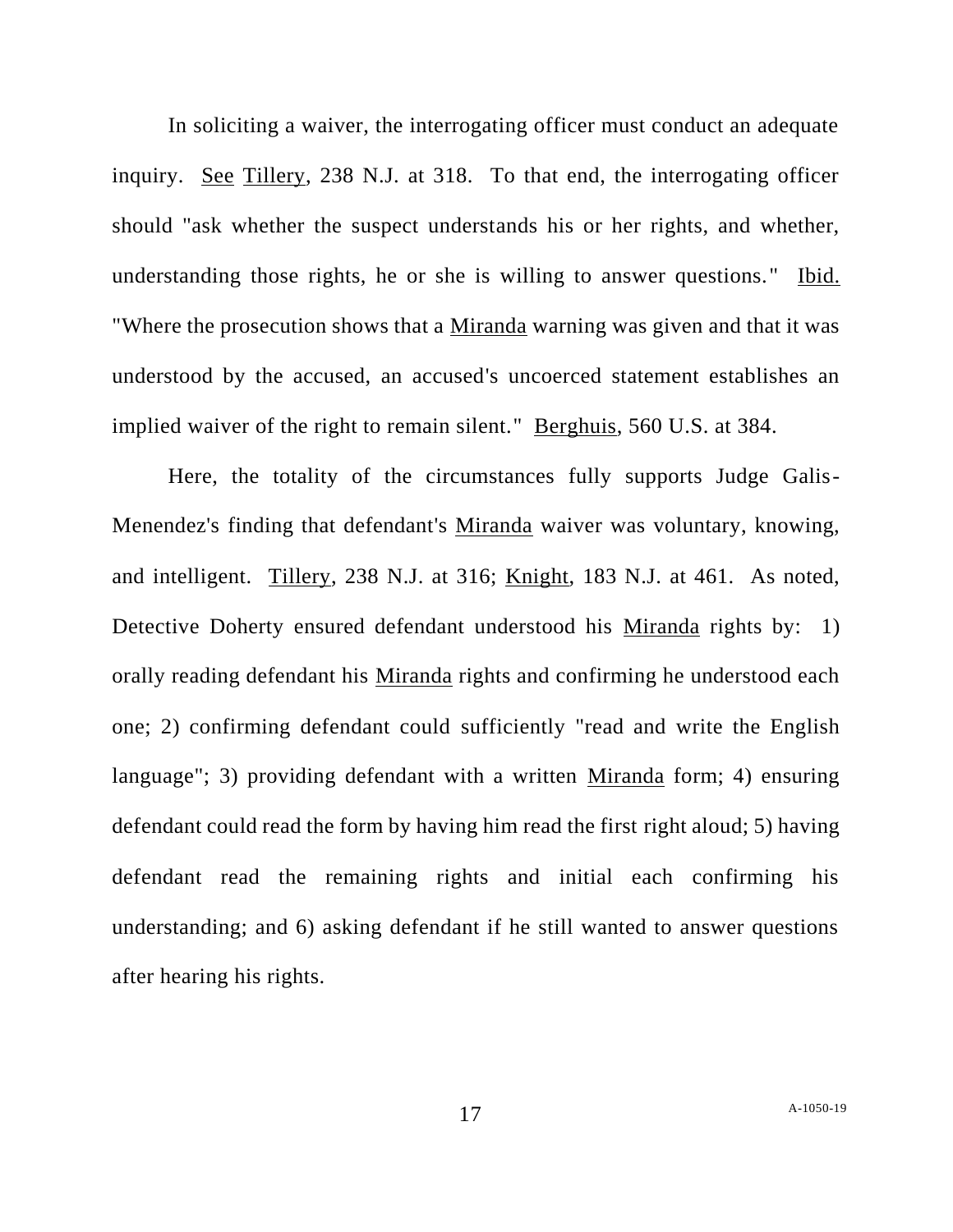The detective then took similar precautions in obtaining from defendant a written waiver by orally reading it to defendant, confirming he understood the waiver, and providing the waiver to defendant in writing for him to sign. Detective Doherty's thorough inquiry was more than adequate in ensuring that defendant understood his rights and, in light of those rights, was willing to give a statement. See Tillery, 238 N.J. at 318. In sum, we are satisfied that the record provides no basis to challenge Judge Galis-Menendez's conclusion that defendant's waiver was knowing, voluntary, and intelligent, and his inculpatory statements therefore, admissible. Knight, 183 N.J. at 461.

We find defendant's arguments to the contrary unsupported by the record. While it is true that a language barrier hypothetically could render a Miranda waiver ineffective in some circumstances, no such obstacle appeared here. As Judge Galis-Menendez found, the interrogation was "very conversational," and defendant was "well[-]spoken and articulate." The recording of the interrogation fully supports these factual findings and judge's resulting legal conclusions. That defendant occasionally misused a word or phrase, and indicated that he was not able to read English very well, does not, in our view, provide support to challenge the judge's findings. Indeed, when his interactions with Detective Doherty are viewed in their entirety and in proper context, and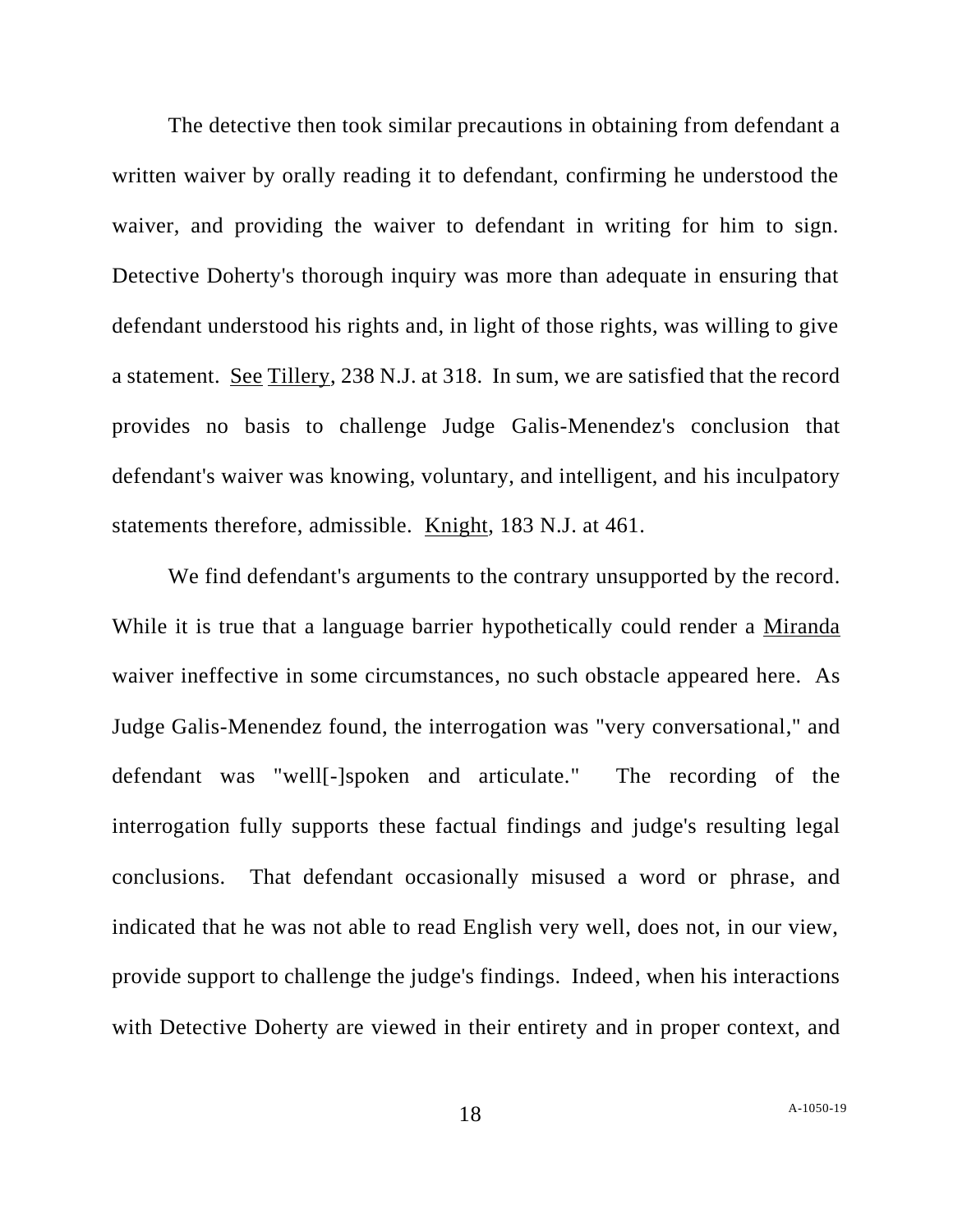not improperly truncated, we are satisfied that the State has established beyond a reasonable doubt, that defendant was able to understand his Miranda rights and effectuated a voluntary waiver. Similarly, we agree with Judge Galis-Menendez that defendant's apparent inexperience with the criminal justice system does not undermine that express waiver.

Further, we solicited supplemental briefing to clarify whether the Attorney General had promulgated a policy requiring that interpreters be utilized in all instances where English is not an accused's primarily language. The Office of the Attorney General has advised that no such policy exists. In any event, we find beyond peradventure that defendant was sufficiently conversant in English such that an interpreter was not required under the circumstances presented. By way of example only, during his three-hour conversation with Detective Doherty conducted entirely in English, defendant, as noted, consented to waive his Miranda rights orally and in writing, agreed to a buccal swab, demonstrated an understanding of the meaning of an "oath," described the sexual assault, and detailed his post-assault conversation with the victim. We also find significant that defendant did not request an interpreter at trial or sentencing.

At oral argument, defendant's counsel raised for the first time an argument that his intelligence testing scores from his Avenel report demonstrate that he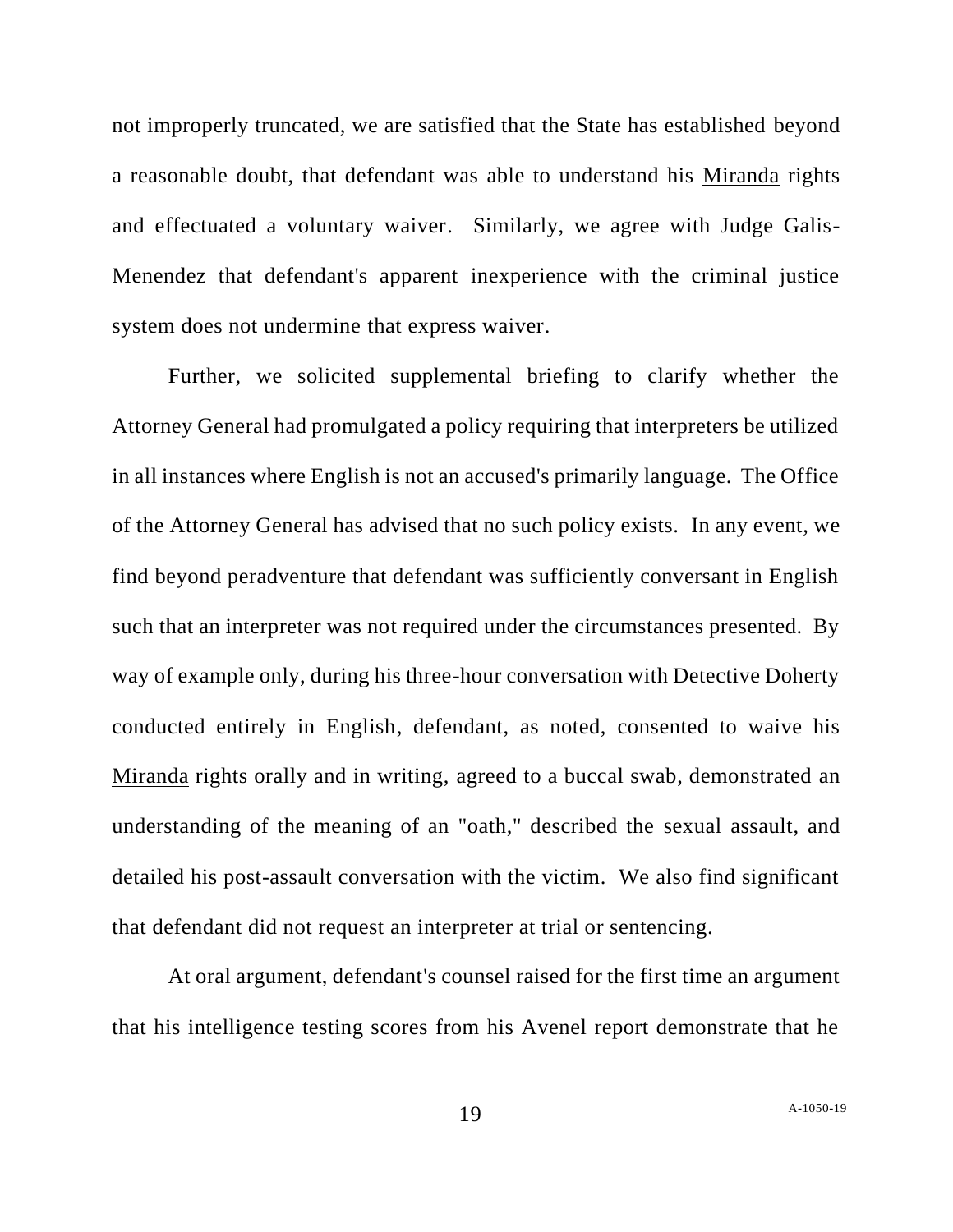lacked the cogitative capacity to understand, and therefore, properly waive his Miranda rights. We find this argument without merit as well.

First, we would be remiss if we did not note that defendant failed to raise this specific argument before Judge Galis-Menendez, or in his initial brief before us. Indeed, before the judge and in his merits brief, defendant raised the posttrial report solely as it related to defendant's sentence, not as further support that his waiver was not knowing and voluntary. As such, we could have declined to address it. See State v. Robinson, 200 N.J. 1, 18-19 (2009) ("The jurisdiction of appellate courts rightly is bounded by the proofs and objections critically explored on the record before the trial court by the parties themselves."); N.J. Dep't of Envtl. Prot. v. Alloway Twp., 438 N.J. Super. 501, 505 n.2 (App. Div. 2015) ("An issue that is not briefed is deemed waived upon appeal.").

In light of the fact that we solicited additional briefing on this issue primarily to permit the State an opportunity to respond to defendant's newly minted argument, we consider defendant's contention on the merits and find no reason to vacate defendant's conviction and remand for further proceedings. As noted, the adequacy of a Miranda waiver is based on "the totality of the circumstances surrounding the custodial interrogation," Tillery, 238 N.J. at 316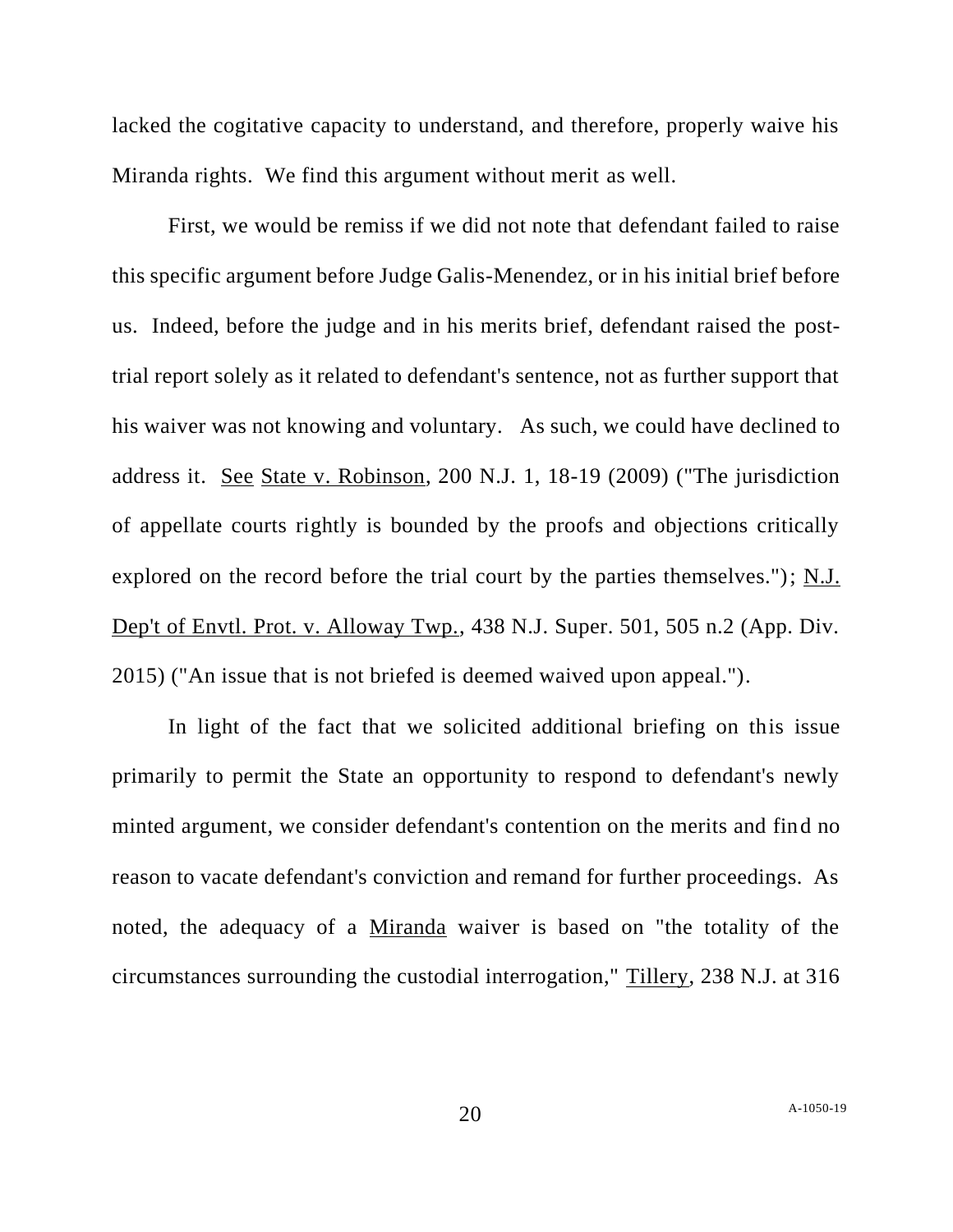(quoting A.M., 237 N.J. at 398), which takes into consideration defendant's intelligence, Galloway, 133 N.J. 631, 654.

A defendant's limited intellectual functioning, while clearly relevant, is not dispositive in determining whether Miranda rights were understood. See State v. Carpenter, 268 N.J. Super. 378, 385 (App. Div. 1993). For example, in Carpenter, an illiterate defendant with an I.Q. of 71 and "the mental comprehension of a ten-year old child" provided statements to a detective after being advised of his Miranda rights. Id. at 380, 384-85. We affirmed the trial court's finding that defendant adequately understood and waived his rights, concluding that "defendant comprehended the rational, logical concepts which comprise the Miranda warnings." Id. at 386; see also State v. Cabrera, 387 N.J. Super. 81, 87, 102 (App. Div. 2006) (holding the confession of a defendant with a middle-school education obtained in Mexico and low I.Q. was made voluntarily and was admissible).

Here, the totality of the circumstances supports Judge Galis-Menendez's finding that the State established defendant's waiver beyond a reasonable doubt. We find nothing in the record to indicate that defendant's level of intelligence rendered him unable to understand and properly waive his Miranda rights. Detective Doherty meticulously advised defendant of his rights and ensured he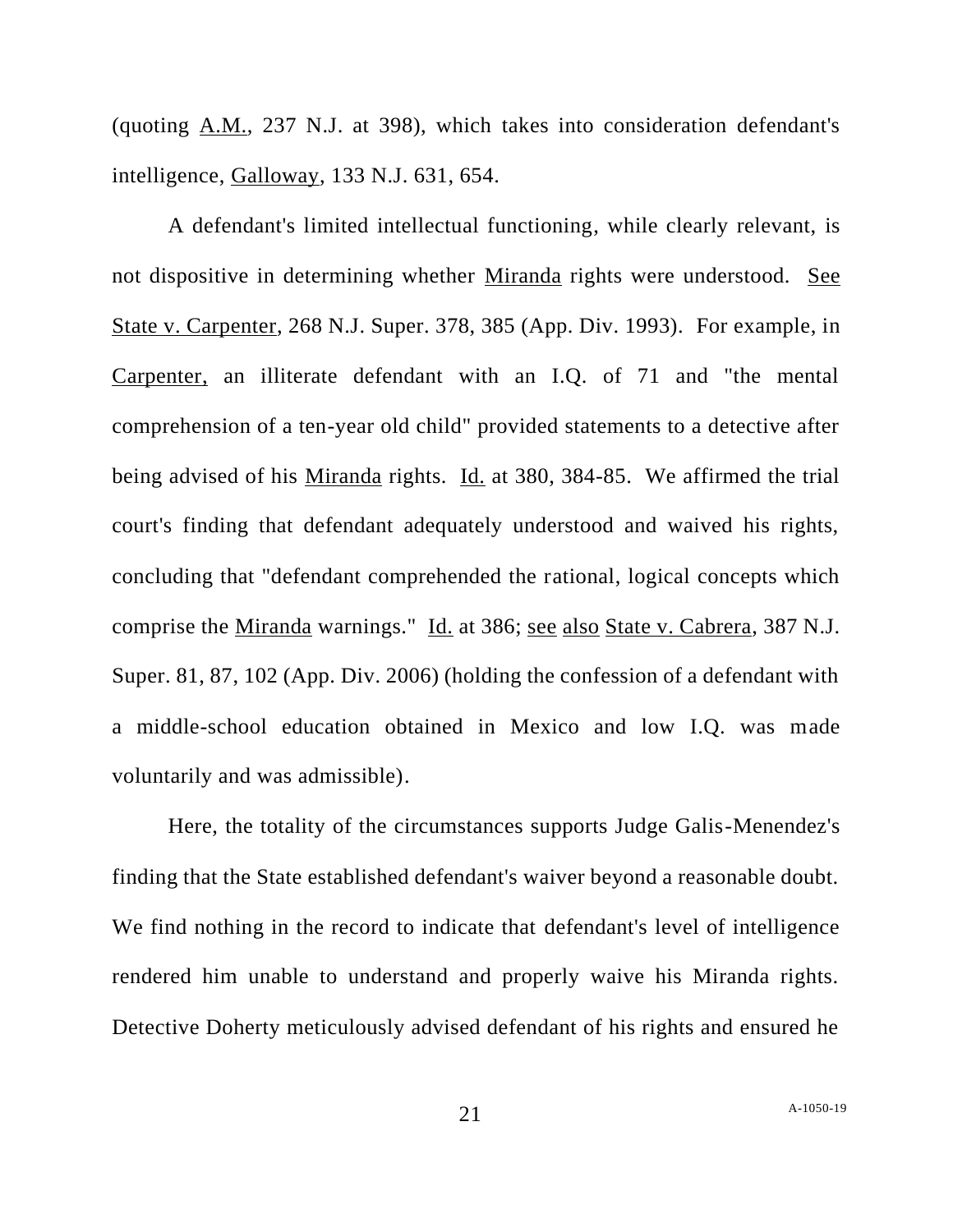understood them before engaging him in an approximately three-hour interview to which he was an active and responsive participant. Not to belabor the point, and by way of example only, in that interview, defendant revealed that he was employed and attended college before dropping out and he provided a coherent and detailed account to Detective Doherty regarding how he met Fiona before repeatedly assaulting her and explained how he later engaged in discussions with her involving the ills of drinking.

The Avenel report relied upon by defendant provides no basis to depart from Judge Galis-Menendez's finding that defendant's waiver was knowing, voluntary, and intelligent. Although defendant's intellectual testing scores were admittedly low, the report explains that the results may have been affected by defendant "being raised in Nigeria and learning English as a second language." The report also found "no indication of . . . neurological impairment" and stated that defendant completed "a number of [written] self-report questionaries" as well as a verbal interview, in which defendant's "[t]hought processes, as measured by speech, were adequately organized." Finally, the report included that defendant "graduated from high school in Nigeria, and entered the United States on a student visa." As such, we have no reason to conclude that defendant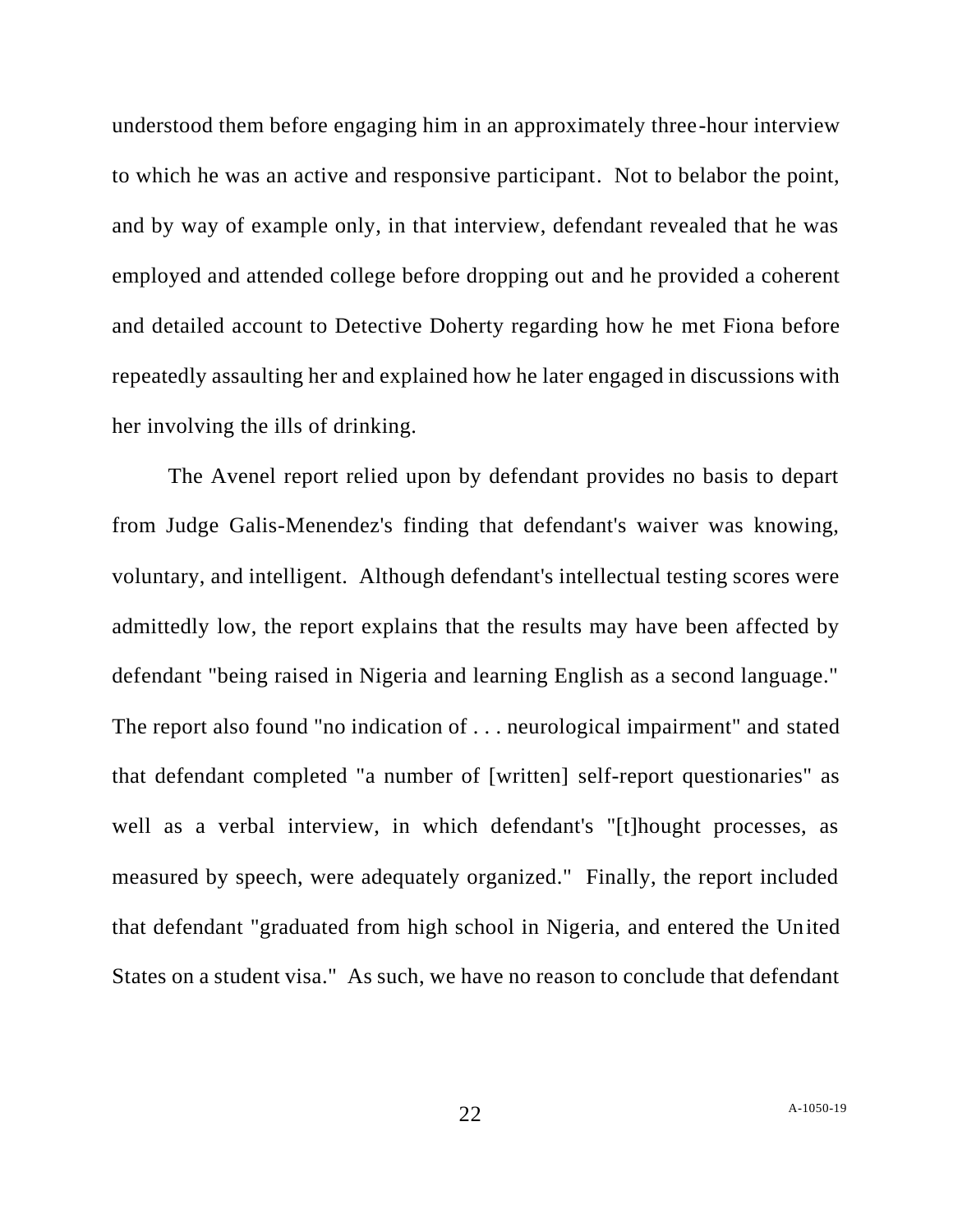was unable to "comprehended the rational, logical concepts which comprise the Miranda warnings." Carpenter, 268 N.J. Super. at 386.

#### III.

In defendant's second point, he argues his sentence was excessive. Specifically, he contends that Judge Galis-Menendez "failed to articulate why [she] placed particular emphasis on aggravating factor nine" and relies on State v. Case, 220 N.J. 49 (2014) for the proposition that the judge "misuse[d] aggravating factor nine . . . to express [her] repugnance against a defendant or the type of offense he . . . committed," resulting in "a form of double counting" and lack of uniformity in sentencing. He further claims Judge Galis-Menendez failed to explain the need to deter defendant specifically and because Judge Galis-Menendez applied improper weight to aggravating factor nine, her sentencing "calculus" was materially altered, warranting a resentencing. We are unpersuaded by any of these arguments.

"Appellate review of sentencing is deferential, and appellate courts are cautioned not to substitute their judgment for those of our sentencing courts." Case, 220 N.J. at 65. We must affirm a sentence unless: 1) the trial court failed to follow the sentencing guidelines; 2) the court's findings of aggravating and mitigating factors were not based on competent and credible evidence in the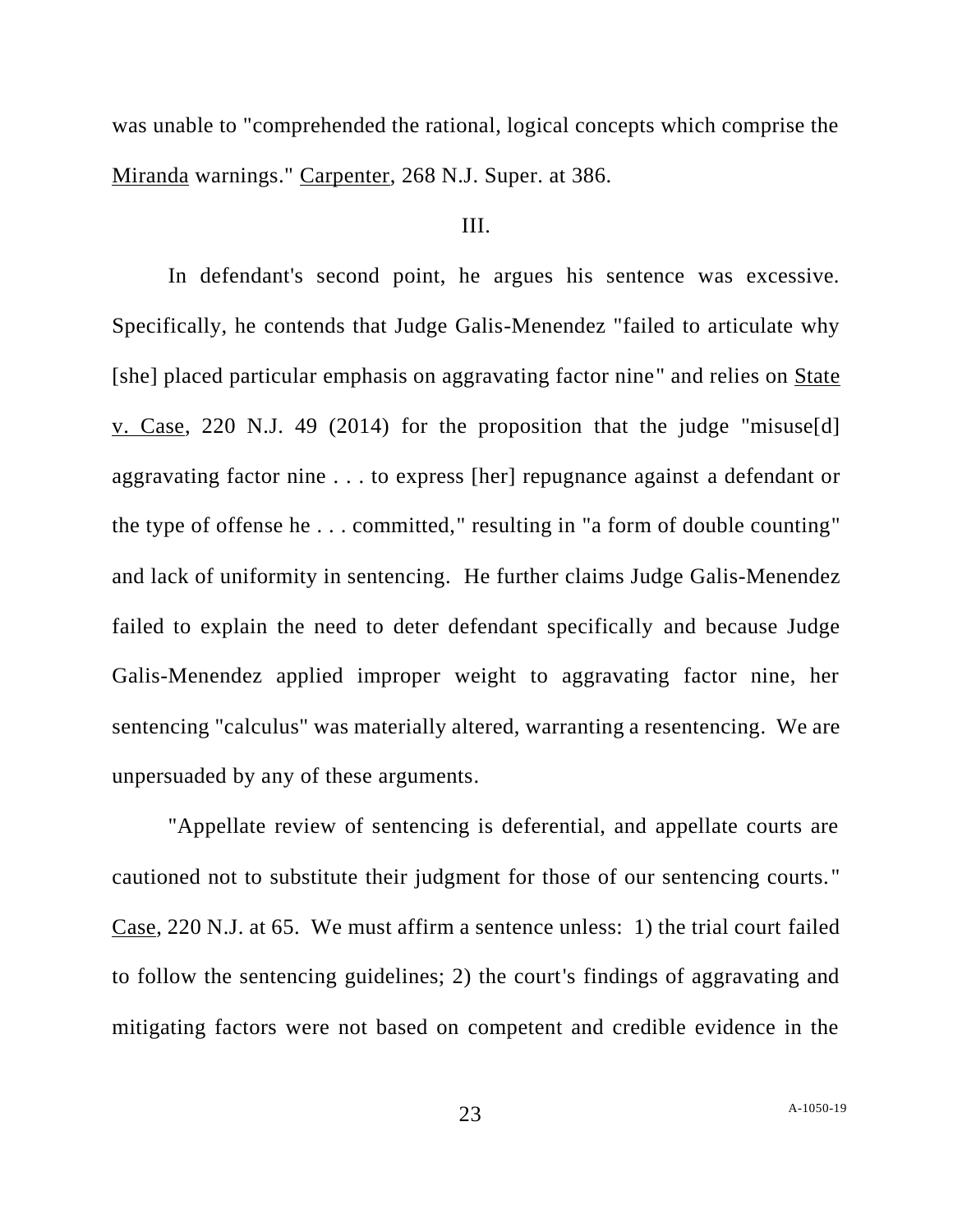record; or 3) "the [court's] application of the guidelines to the facts of [the] case makes the sentence clearly unreasonable so as to shock the judicial conscience." State v. Fuentes, 217 N.J. 57, 70 (2014) (second alteration in original) (quoting State v. Roth, 95 N.J. 334, 364-65 (1984)).

Further, we are "bound to affirm a sentence, even if [we] would have arrived at a different result, as long as the trial court properly identifies and balances aggravating and mitigating factors that are supported by competent credible evidence in the record." State v. Grate, 220 N.J. 317, 337 (2015) (alteration in original) (quoting State v. Lawless, 214 N.J. 594, 606 (2013)). To be accorded such deference, the sentencing court is required to "identify the relevant aggravating and mitigating factors, determine which factors are supported by a preponderance of evidence, balance the relevant factors, and explain how it arrives at the appropriate sentence." State v. O'Donnell, 117 N.J. 210, 215 (1989); see also N.J.S.A. 2C:43-2(e). "If the court determines when it [sentences] defendant that aggravating factor nine applies, it should address both general and specific deterrence . . . ." Fuentes, 217 N.J. at 81.

Judge Galis-Menendez appropriately applied and weighed the aggravating and mitigating factors and provided an adequate explanation for her decision. In applying and affording "great weight" to aggravating factor nine, Judge Galis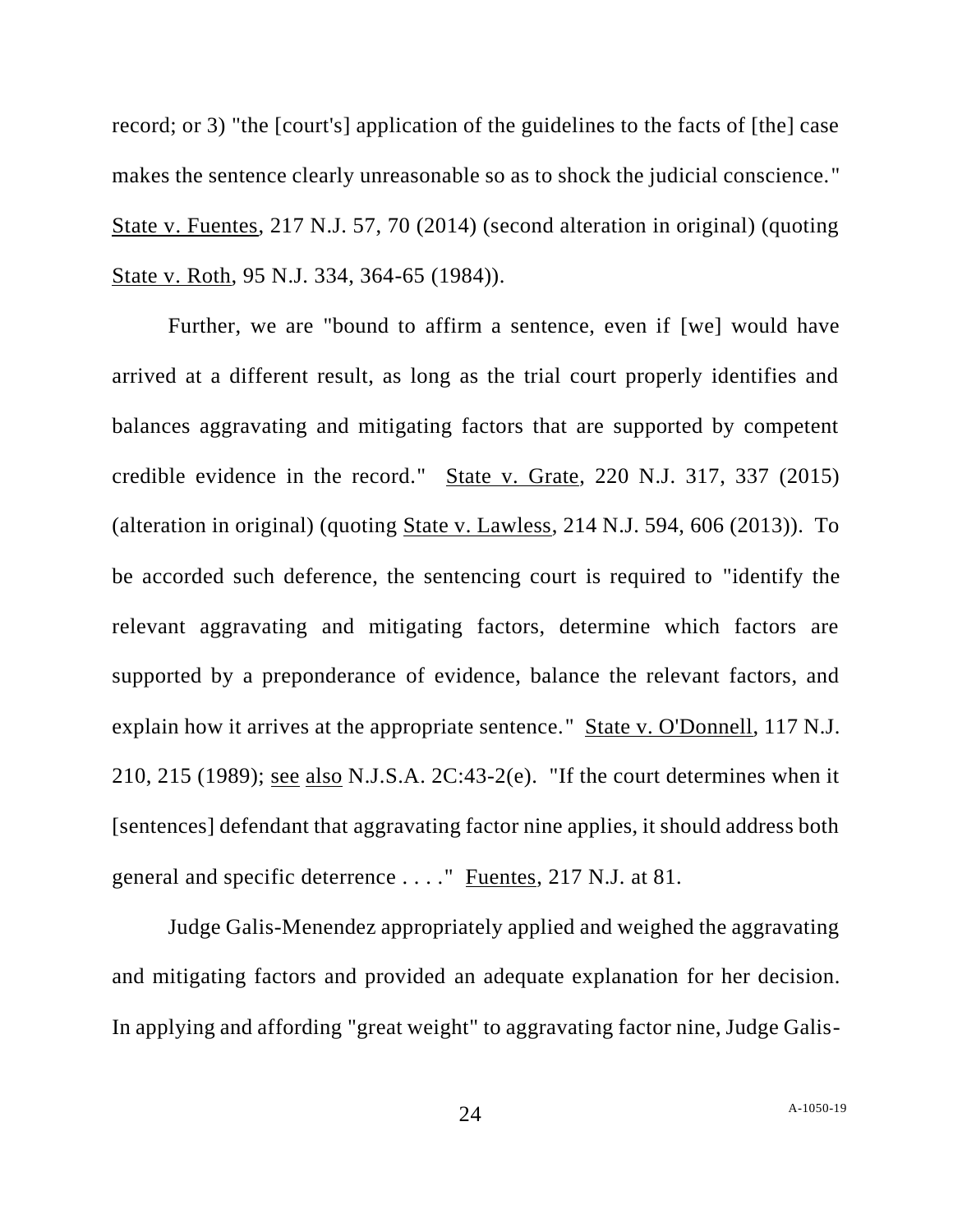Menendez explained that defendant "had the opportunity to be a hero" and "save[] somebody who needed help" and instead engaged in "the most intolerable breakdown in humanity." This explanation expressly addressed the need to deter defendant from his incredibly poor decision-making, which resulted in his commission of a crime involving the victimization of a helpless individual. The judge's comment also addressed the need for general deterrence, and she did not engage in improper double counting.

Finally, we find defendant's reliance on State v. Case, 220 N.J. at 66-70, unpersuasive. In that case, the Supreme Court vacated defendant's sentence and remanded for a new hearing as the sentencing proceeding was "flawed for multiple reasons," including the sentencing court's failure to explain its "reason for placing 'particular emphasis on aggravating factor nine'—the need for both specific and general deterrence," and to qualitatively weigh the aggravating and mitigating factors in a case involving a discretionary parole disqualifier. Id. at 54, 66-70.

The infirmities at issue in the Case sentencing simply do not exist here as the court adequately explained the bases for relying on aggravating factor nine. As noted, Judge Galis-Menendez determined based on the evidence in the record, which included defendant's sexual assault of an incapacitated victim,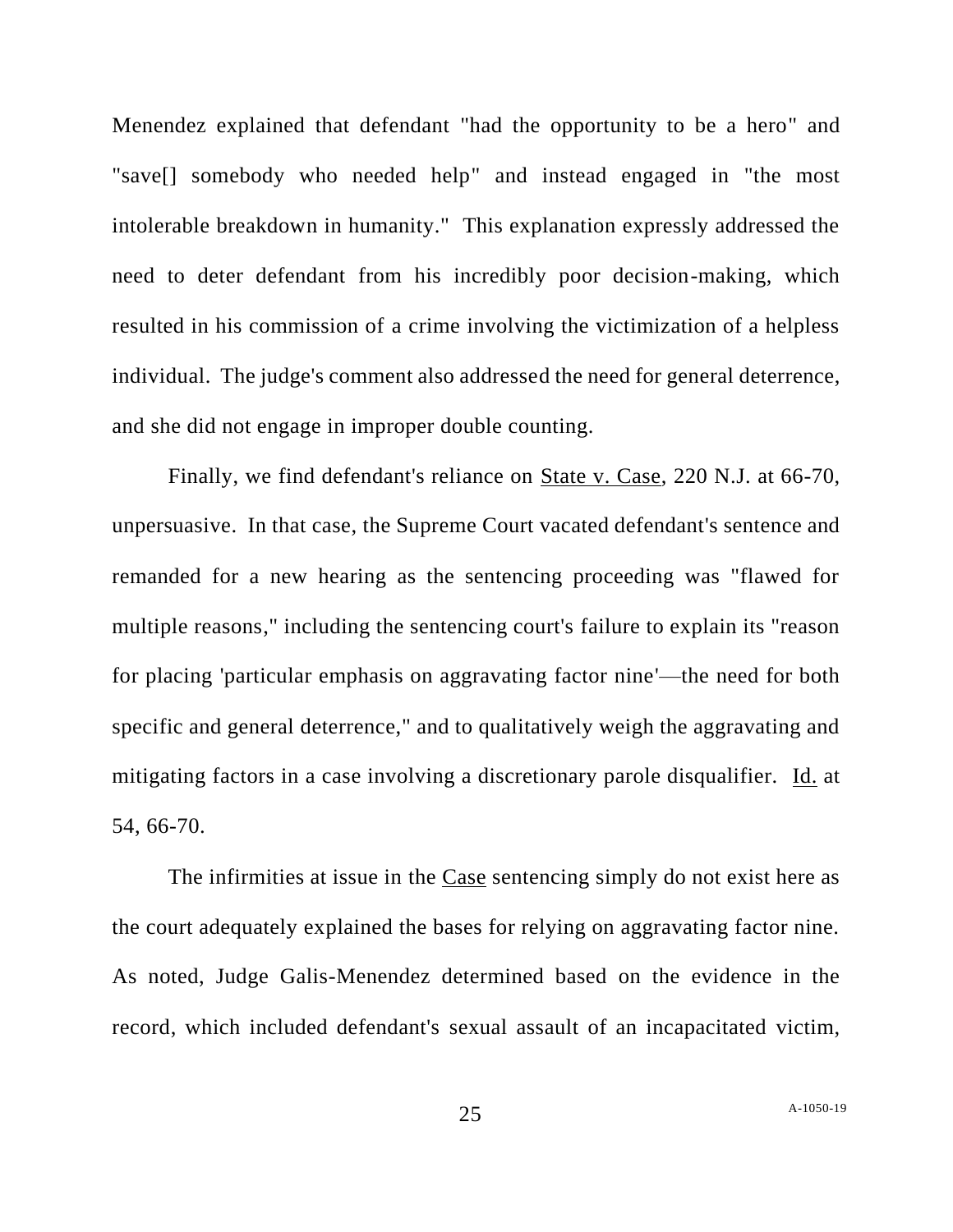that defendant engaged in the type of conduct that supported the need for both general and specific deterrence.

Finally, defendant's sentence for this heinous crime does not "shock [our] judicial conscience." Indeed, despite finding that "the aggravating factor . . . outweigh[s] the [sole] mitigating factor," Judge Galis-Menendez imposed a sentence in the middle of the first-degree range. Fuentes, 217 N.J. at 70 (quoting Roth, 95 N.J. at 365); see N.J.S.A. 2C:43-6(a)(1). Judge Galis-Menendez's findings are fully supported by the record, consistent with the Code of Criminal Justice, and worthy of our deference. Fuentes, 217 N.J. at 70.

#### IV.

Finally, the State asserts a limited remand is necessary to correct a clerical error on defendant's October 11, 2019 JOC. We agree.

Judge Galis-Menendez properly imposed a Nicole's Law sexual offender restraining order, and the JOC contains a note that "Nicole's Law applies." However, on the second page of the JOC, the court left unchecked a box indicating the imposition of a Nicole's Law sexual offender restraining order.

Rule 1:13-1 provides "Clerical mistakes in judgments, orders or other parts of the record and errors therein arising from oversight and omission may at any time be corrected by the court on its own initiative or on the motion of